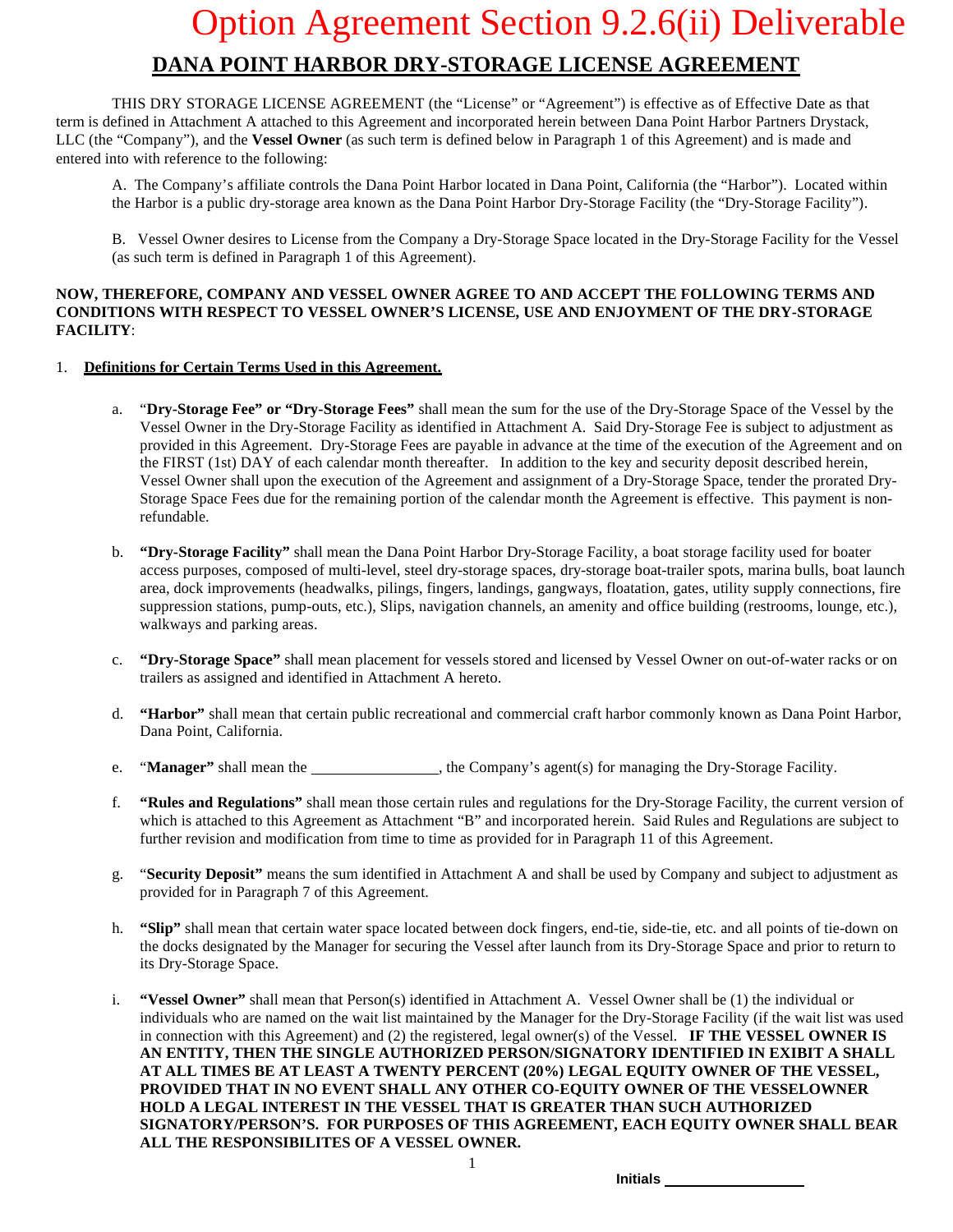j. **"Vessel"** shall mean the vessel identified on Attachment A.

### 2. **Services Provided.**

- a. License of Space; Reassignment of Space. The Company hereby licenses a Dry-Storage Space to Vessel Owner and Vessel Owner accepts and agrees to the License of a Dry-Storage Space. Company may, without notice, relocate Vessel temporarily or permanently to another suitable Dry-Storage Space within the Dry-Storage Facility at any time in its sole and absolute discretion. The Company reserves the sole right to inspect the Vessel and determine whether or not the Vessel is suitable for the Dry-Storage Space. Vessel Owner hereby grants to Company permission to board the Vessel for the purpose of moving the Vessel to another Dry-Storage Space. Vessel Owner hereby acknowledges that he/she has inspected (or had an opportunity to inspect) the Dry-Storage Space, its surrounding environs and those portions of the Dry-Storage Facility associated with the Dry-Storage Space, including without limitation, the docks, floats, water level, walkways and gangways. Vessel Owner understands the Company does not warrant the condition of the Dry-Storage Space, Dry-Storage Facility or surrounding environs, and that users of the Dry-Storage Space and Dry-Storage Facility do so at their own sole risk. Vessel Owner agrees to accept the Dry-Storage Space in its AS-IS condition.
- b. Optional Services. Pursuant to this Agreement, Company may also provide other optional services, including but not limited to launching and valet services to assist in the placement of the Vessel in the Harbor for Owner ("Optional Services"). These Optional Services shall be provided pursuant to the fee schedule as provided by Company and attached hereto in Attachment A, and shall be governed by all of the terms of this Agreement, including but not limited to Section 17, hereafter
- 3. **Use of Dry-Storage Facility**. The Dry-Storage Facility is for Vessel Owner's exclusive use in connection with the Vessel. Vessel Owner further agrees that the Vessel and the Dry-Storage Facility shall be used for recreational purposes only and not in any commercial undertaking or purposes, including but not limited to rental, chartering or brokerage operations, without the prior written approval of the Company. Vessel Owner shall not commit or permit any waste or nuisance to be committed in the Dry-Storage Facility, on the Vessel or other place on or in the Dry-Storage Facility or the Harbor, and neither he/she nor his/her guests, agents or invitees may commit any act of waste or nuisance, indecorous conduct or any other act which might disturb the quiet and peaceful use of the Dry-Storage Facility or the Harbor by others. Vessel Owner agrees no improvements shall be erected, placed upon, operated, nor maintained within or from the Dry-Storage Space or Dry-Storage Facility, nor any business conducted or carried on therein or therefrom, in violation of the terms of this Agreement, or of any regulation, order of law, statute, bylaw, or ordinance of a governmental agency, having jurisdiction. This Agreement and the rights and privileges granted Vessel Owner in and to the Dry-Storage Facility are subject to all covenants, conditions, restrictions, and exceptions of record or apparent from a physical inspection of the Dry-Storage Space and Dry-Storage Facility and including those which are set out in the Tidelands Grant by the State of California to the County of Orange (Chapter 321, Statutes of 1961, State of California). Nothing contained in this Agreement or in any document related hereto shall be construed to imply the conveyance to Vessel Owner of rights in the Dry-Storage Space and Dry-Storage Facility which exceed those owned by Company.
- 4. **Term**. This Agreement shall create a license commencing on the Effective Date and shall continue from the first day of the month immediately following on the basis outlined in Exhibit A until terminated by either party by timely, prior written notice or until default by Vessel Owner. Any notice to terminate this Agreement by either party shall require not less than thirty (30) days prior written notice, unless the notice to terminate is given due to a default by Vessel Owner. Vessel Owner's contractual right to occupy his/her assigned Slip is not automatically renewable and can only be renewed if Vessel Owner abides by each and all of his/her contractual duties detailed in this Agreement, including the duty to make timely monthly payment of fees, including, but not limited to, the Dry-Storage Fee.

### 5. **Dry-Storage Fees.**

- a. The Dry-Storage Fee structure for this Agreement is based upon the greater of the length of the vessel overall or the size of the rack assigned. The Vessel is subject to measurement by the Company and the Dry-Storage Fee will be determined by computations using the then-current Dry-Storage Fee schedule in effect. If at any time it is determined the length of the Vessel is longer than allowed in the rack, or as initially determined by Company, whether caused by previous inaccurate measurement or by modification of the Vessel, additional Dry-Storage Fees may be assessed against the Vessel and shall be paid by Vessel Owner. In addition, should the Company, in its sole and absolute discretion, determine at any time that the overall Vessel length is a safety or navigational hazard, this Agreement, at Company's option, shall be subject to immediate termination.
- b. Owner understands that the Company may increase the Dry-Storage Fee and/or other fees at any time upon thirty (30) days notice to Vessel Owner. Notice of fee increases shall be deemed effective thirty (30) calendar days after posting notice on the bulletin board located at the office of the Company or at the office of the Company's onsite Manager. The Company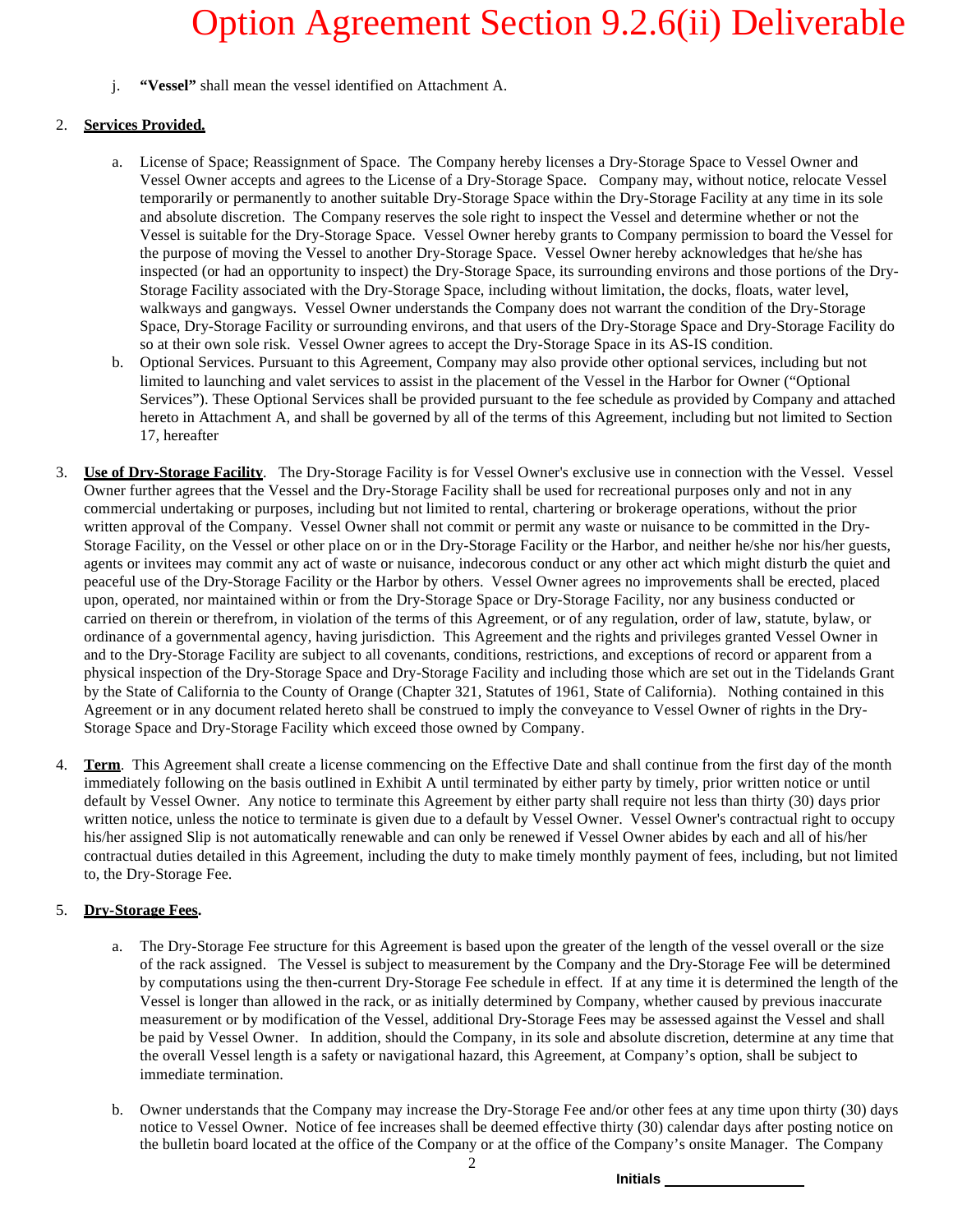may elect, alternatively or additionally, to provide notice of any fee increase by way of written notification tendered through the U.S. mails or by e-mail as provided by Vessel Owner. Adjustments in Dry-Storage Fees shall become effective on the first day of the calendar month next following said notice. Upon notification of an increase in any fee including the Dry-Storage Fee, Vessel Owner may elect to provide 30 days written notice of termination of this Agreement. In the event that Vessel Owner fails to pay any new Dry-Storage Fee after its effective date, the parties agree that such failure shall constitute a material breach and that the Company may immediately terminate this Agreement as of the effective date of the Dry-Storage Fee increase. If the Company elects to increase fees as herein provided, Vessel Owner may be required to either execute a new Agreement or (at the Company's option) execute an amendment or other writing evidencing the new rate and any new or revised terms.

### 6. **Time and Place for Payment of Monthly Fees**.

- a. Vessel Owner shall tender all payments hereunder to Company via ACH or at the Manager's office or via mail addressed to , Dana Point, CA 92629, or such other place as may be designated from time to time. **PAYMENTS OF ALL FEES AND CHARGES ARE DUE ON THE FIRST (1ST) DAY OF EACH MONTH WITH OR WITHOUT A BILLING STATEMENT AND ALL SLIP FEES NOT PAID BY THE FIFTH (5TH) DAY OF THE MONTH SHALL BE DELINQUENT AND INCUR A 10% PENALTY**. Any failure to make payments when due under this Agreement shall constitute a material breach of this Agreement. If Vessel Owner is in breach of this Agreement, the Company may immediately terminate this Agreement and pursue all remedies available in admiralty, at law or in equity.
- b. There will be a \$25.00 for the first and \$35.00 for the second administrative fee charged for any check or automatic clearing house (ACH) charge returned as unpayable, for any reason. After tender of a returned check, Company may require Vessel Owner to thereafter tender payment by ACH, bank check or money order. A minimum \$100.00 administrative fee will be charged to the account of the Vessel Owner and his/her Vessel on any occasion when the Company prepares legal documents to recover the amounts due and/or possession of the Dry-Storage Space.
- 7. **Security Deposits**. Upon execution of this Agreement, Vessel Owner shall pay to the Company the Security Deposit provided in Attachment A of this Agreement. Upon termination of this Agreement, but only after and upon the condition that Vessel Owner has vacated the Dry-Storage Space and surrounding Dry-Storage Facility areas in an undamaged condition (save ordinary wear and tear) and performed all of Vessel Owner's obligations under the Agreement (including payment of all fees, utility charges and other charges) and returned all access keys and/or cards, the Company shall refund to Vessel Owner the total Security Deposit received by Company, less any amount necessary to pay for restoring the Dry-Storage Space to a leasable condition, or any other fees or charges owed by Vessel Owner. Vessel Owner may not use the Security Deposit as, nor deduct it from, the Dry-Storage Fee for any month. However, the Company may elect at any time, at its option, to apply all or any portion of the Security Deposit to the Dry-Storage Fee or other account arrearages, or for purposes of effecting repairs necessary due to damage to the Company's property caused by Vessel Owner (or his/her guest/invitee), in which event the Vessel Owner shall immediately become obligated to tender the sum necessary to replace any of the Security Deposit funds applied to such arrearages, or used for such repairs and/or cleaning. Should Company increase the monthly Dry-Storage Fee or Vessel Owner transfers to a larger rack space within the Dry-Storage Facility, there will be an increase in the amount of the Security Deposit to correspond with the new monthly Dry-Storage Fee. Vessel Owner acknowledges and agrees that no interest shall be payable by the Company on any Security Deposit held by the Company, and that Company shall not be required to keep the Security Deposit separate from its general funds.
- 8. **Key, Card Fees & Access**. Dry-Storage Facility entrances and/or other areas of the Dry-Storage Facility are limited access and may be entered by use of a card, key or other electronic means. Vessel Owner shall upon execution of this Agreement pay a fee per access keys issued, a fee per parking lot/bathrooms card and/or may be required to pay a fee for membership/inclusion in a security system app. Means of access shall be strictly controlled by Company and the rules, regulations and manner by which access is granted may change from time to time at the sole and absolute discretion of Company. Any replacements or changes to keys, cards or other means of access shall require additional administrative fees. All cards/keys/codes/apps shall be deactivated at the termination of this Agreement. Company reserves the right to limit the number of keys/cards/codes/apps issued and/or revise fees at any time.
- 9. **Default Under this Agreement By Vessel Owner**. Vessel Owner shall be in default under this Agreement in the event:
	- a. Vessel Owner fails to make any payment of Dry-Storage Fees when due;
	- b. Vessel Owner attempts to make or suffers to be made any transfer or assignment of this Agreement or the Dry-Storage Space;
	- c. Vessel Owner attempts to make or suffers to be made any sublicense of the Dry-Storage Space;
	- d. Vessel Owner fails to provide the insurance in the form and in the amounts required under Paragraph 18 hereof within five (5) days after written notice from Company;
	- e. Vessel Owner vacates the Dry-Storage Space for longer than thirty (30) days other than as provided in Section 22 below or Vessel Owner abandons the Dry-Storage Space; or

3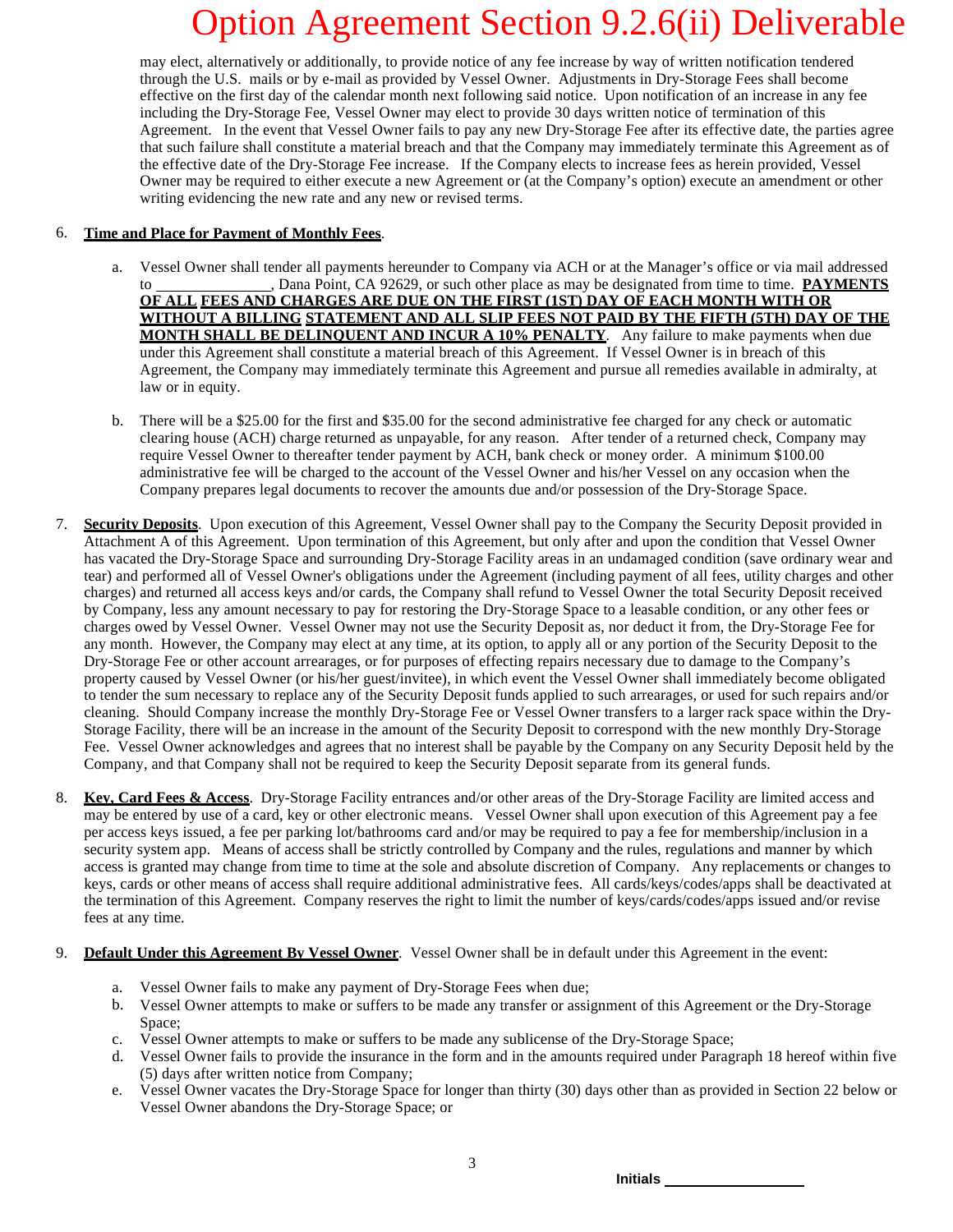- f. Vessel Owner fails to observe, keep, perform or, if curable, then cure within fifteen (15) days after written notice from Company, any of the other terms, covenants, agreements or conditions contained in this Agreement, including, but not limited to, the Rules and Regulations (inclusive of applicable city, county, state and national laws and regulations).
- 10. **Company's Remedies**. Upon the occurrence of a default by Vessel Owner under this Agreement, in addition to and without waiving any other rights or remedies available to Company at law or in equity or otherwise provided in this Agreement, Company may, at its option, cumulatively or in the alternative, exercise all or any of the following remedies:
	- a. Maritime Lien. Company may pursue all of its rights or remedies under state or federal law to attach the Vessel and sell the Vessel at auction to satisfy a maritime lien arising from the Vessel Owner's failure to pay for the wharfage services provided to Vessel Owner under this Agreement. Vessel Owner agrees that in the event of a default under this Agreement the Company shall become entitled, without providing advance notice, to chain the Vessel to the Dry-Storage Facility improvements where she lies or move the Vessel to any other location in the water or on land and chain the Vessel at her new location, charging impound fees at the greater of \$50 per day and the current market-rate for the storage or wharfage of the Vessel. Vessel Owner specifically agrees that if the Company elects to move or chain the Vessel as herein provided, Vessel Owner shall indemnify, defend and hold the Indemnified Parties (as defined in Section 17) harmless from and against all liability arising from or in any way connected with the chaining or moving of the Vessel. Vessel Owner shall in such event remain liable for the full amount of the Dry-Storage Fees as they become due, notwithstanding that the Vessel has been moved and/or chained.
	- b. Other Lien Rights and Remedies. Company may pursue, at its sole election, all other measures available to enforce its remedies available in admiralty, at law and/or equity, including vessel arrest or attachment, sale of the Vessel pursuant to federal maritime law, the California Boaters Lien Law, and any other available remedy, without prior notice to Vessel Owner, and may exercise other rights herein detailed. By execution of this Agreement, Vessel Owner acknowledges that pursuant to Harbors and Navigation Code Section 501 and by the terms of this Agreement, the Company shall have a lien on the Vessel for money which may become due under this Agreement. Vessel Owner agrees the Company has the right to take possession and control of and remove and store the Vessel, at Vessel Owner's sole risk and expense, for the purpose of perfecting and executing upon Company's statutory lien rights in the Vessel. Upon Company's commencement of actions to obtain a lien against the Vessel, Vessel Owner shall be charged a \$100 lien process fee.
	- c. Right to Terminate. The Company's obligation to provide wharfage under the Agreement may be unilaterally terminated by the Company in the event of Vessel Owner's default under this Agreement at which time Company may pursue any or all of its legal, equitable and/or admiralty remedies.
- 11. **Rules and Regulations**. Vessel Owner agrees that Company's Dry-Storage Facility/Slip Rules and Regulations attached hereto and incorporated as Attachment "B", as amended from time to time (the current version of the Rules and Regulations shall be posted at the Manager's office), are an integral part of this Agreement. Vessel Owner understands and agrees the Rules and Regulations may be modified by posting revised Rules and Regulations on the bulletin board located outside the Manager's office; in such event, the revised/modified Rules and Regulations shall become effective seven (7) calendar days after they are so posted. Vessel Owner understands and agrees that Company may provide notice of modifications to Rules and Regulations, alternatively, by way of written notification tendered by U.S. mail or by electronic means, in which event the modification(s) shall become effective the seventh (7th) calendar day after such notification is deposited into the U.S. mails or sent electronically. Vessel Owner shall comply, and shall cause Vessel Owner's family, agents, Vessel Owners and invitees to comply with the then current Company Rules and Regulations.
- 12. **Solicitors**. Vessel Owner shall not permit solicitors, brokers, or salesmen to access the Dry-Storage Facility except as otherwise approved in writing by Manager. **Vessel Owner shall not post any "For Sale" sign(s) or notices within the Dry-Storage Facility.**

### 13. **Non-Transferability of Agreement.**

a. **THE AGREEMENT AND VESSEL OWNER'S RIGHTS HEREUNDER CANNOT BE ASSIGNED OR TRANSFERRED AND ANY ATTEMPT TO DO SO SHALL IMMEDIATELY VOID THIS AGREEMENT**. **In addition, the Agreement and Vessel Owner's rights hereunder cannot be sub-licensed by Vessel Owner**. **In the event** Vessel Owner sells or parts with possession of the Vessel, the new owner and/or possessor of the Vessel shall have no **right to the Dry-Storage Space previously occupied by the Vessel**. **Vessel Owner understands that he/she is not** allowed under the terms of this Agreement to bring any Vessel other than the one described in Attachment A hereto **to the Dry-Storage Facility**. **The Agreement is for the benefit of the Vessel Owner and Vessel together**. **A new contract must be negotiated if either the Vessel Owner or the Vessel mentioned herein is changed**. **Vessel Owner** shall not represent that the Dry-Storage Space is transferable with the Vessel and shall indemnify, defend and hold **Indemnified Parties harmless for any damages resulting from such representation.**

4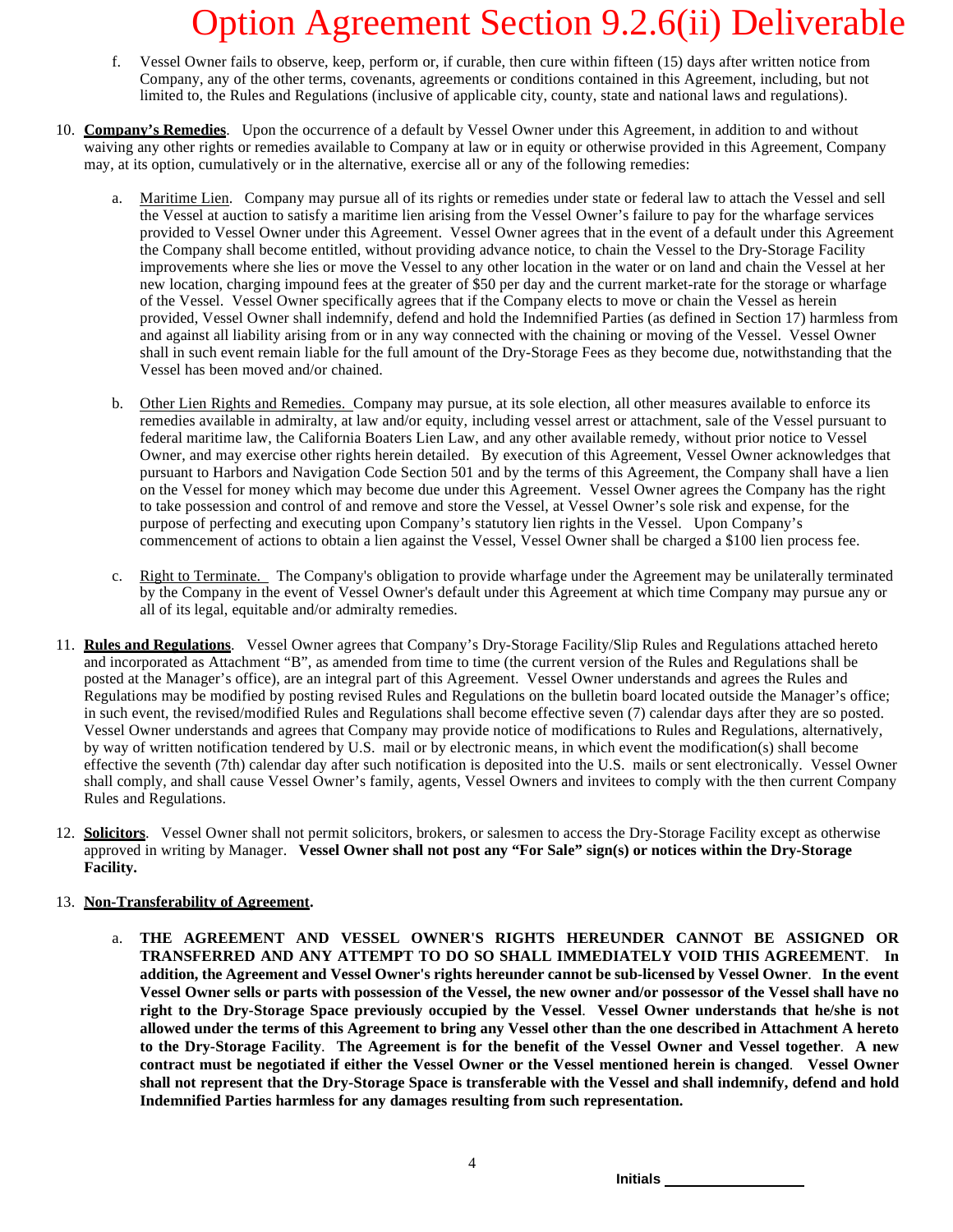- 14. **Dry-Storage Facility Security**. The Company provides no security protection and assumes no responsibility whatever for the personal safety of Vessel Owner or his/her guests, or for the safety of any vessels or their appurtenances. If the Company elects to do so, it is understood such security is solely for the protection of the Company's property.
- 15. **Release From Soot, Smoke, Oil or Wake Damages**. Vessel Owner does hereby release the Indemnified Parties from any and all claims, damages or liabilities arising out of the injury or damage to Vessel Owner, his/her guests or employees, or his/her Vessel or her contents, from soot, smoke, oil, wake or any other substance existing upon, in or over waters in the Dry-Storage Facility or the Harbor or from the water depth of the Dry-Storage Facility or the Harbor.
- 16. **No Interference with Company Lien Rights**. Both possessory and non-possessory liens arise in favor of the Company by operation of both state and federal law respectively. Vessel Owner represents and warrants that there is no existing sales agreement or other agreement, such as a finance agreement, which would limit the Company's ability to impose or enforce such liens, and that Vessel Owner is fully authorized to enter into contractual agreements such as the instant one which may give rise to a lien upon the Vessel under the Federal Maritime Lien Act or pursuant to state law, such as the California "Boaters Lien Law". If Vessel Owner is without such authority or is unsure as to his/her authority then the following must be supplied: the name, address and telephone number of the individual or agency, if any, whom Vessel Owner believes should be contacted and informed of the possibility of imposition of liens encumbering the Vessel.

### 17. **Liability and Indemnity.**

- a. During the term of this Agreement or while the Vessel remains in the Dry-Storage Facility or in the possession of the Company or its assignee, all risk of loss of or damage to the Vessel shall be upon Vessel Owner. Subject to subsection (b) below, and in addition to all other liability limitation and indemnity provisions herein contained, Vessel Owner, as a material part of the consideration to be rendered Company under this Agreement, hereby waives all claims, causes of action, liabilities, losses, and damages, whether direct or consequential (collectively "Claims") against Company, County of Orange and their officers, agents, affiliates, subsidiaries, managers, directors, (including Manager) and employees (collectively "Indemnified Parties") for (i) Claims arising from interruption of or interference with service, (ii) all Claims for damage to the Vessel, her gear and her equipment, vehicles, or any goods, wares, or equipment in, upon, or about the Vessel or the Dry-Storage Facility or the Harbor, and (iii) Claims for injuries or death to persons including, but not limited to, Vessel Owner, his/her family, agents, employees, invitees, or others occurring on, in or about the Vessel, the Dry-Storage Facility or the Harbor including landside areas within the Harbor, from any cause whatsoever arising at any time including, but not limited to, theft, fire, acts of God, riots, strikes, collision, water levels, insufficiencies involving the electrical and other utility systems, chaffing, sinking, dock maintenance or faulty repair occasioned by ordinary negligence or other causes. Vessel Owner agrees to hold harmless, indemnify, protect and defend the Indemnified Parties from and against all such Claims for loss, damage, injury or death.
- b. The liability of the Indemnified Parties may be established only by way of an affirmative showing of gross negligence or willful misconduct. Their liability, if so established by way of such showing, shall be strictly limited to direct costs, and in no event shall Indemnified Parties be liable for any consequential damages whatsoever.

### 18. **Insurance**.

- a. Vessel Owner agrees to purchase all required insurance at Vessel Owner's expense and to provide the Company certificates of insurance, including all endorsements required herein, necessary to satisfy the Company that the insurance provisions of this Agreement have been complied with and to keep such insurance coverage and the certificates and endorsements current and in-force during the entire term of this Agreement. This Agreement shall automatically terminate at the same time Vessel Owner's insurance coverage is terminated. If within ten (10) business days after termination under this Clause Vessel Owner obtains and provides evidence of the required insurance coverage acceptable to Company, this Agreement may be reinstated at the sole and absolute discretion of Company. Vessel Owner shall pay Company \$100 for processing the reinstatement of this Agreement.
- b. Vessel Owner agrees that Vessel Owner shall not operate on the Dry-Storage Facility area at any time if the required insurance is not in full force and effect as evidenced by a certificate of insurance and necessary endorsements or, in the interim, an official binder being in the possession of Company. In no cases shall assurances by Vessel Owner, its employees, agents, including any insurance agent, be construed as adequate evidence of insurance. Company will only accept valid certificates of insurance and endorsements, or in the interim, an insurance binder as adequate evidence of insurance. Vessel Owner also agrees that upon cancellation, termination, or expiration of Vessel Owner's insurance, Company may take whatever steps are necessary to interrupt any operation from or on the Agreement Area until such time as the Company reinstates the Agreement.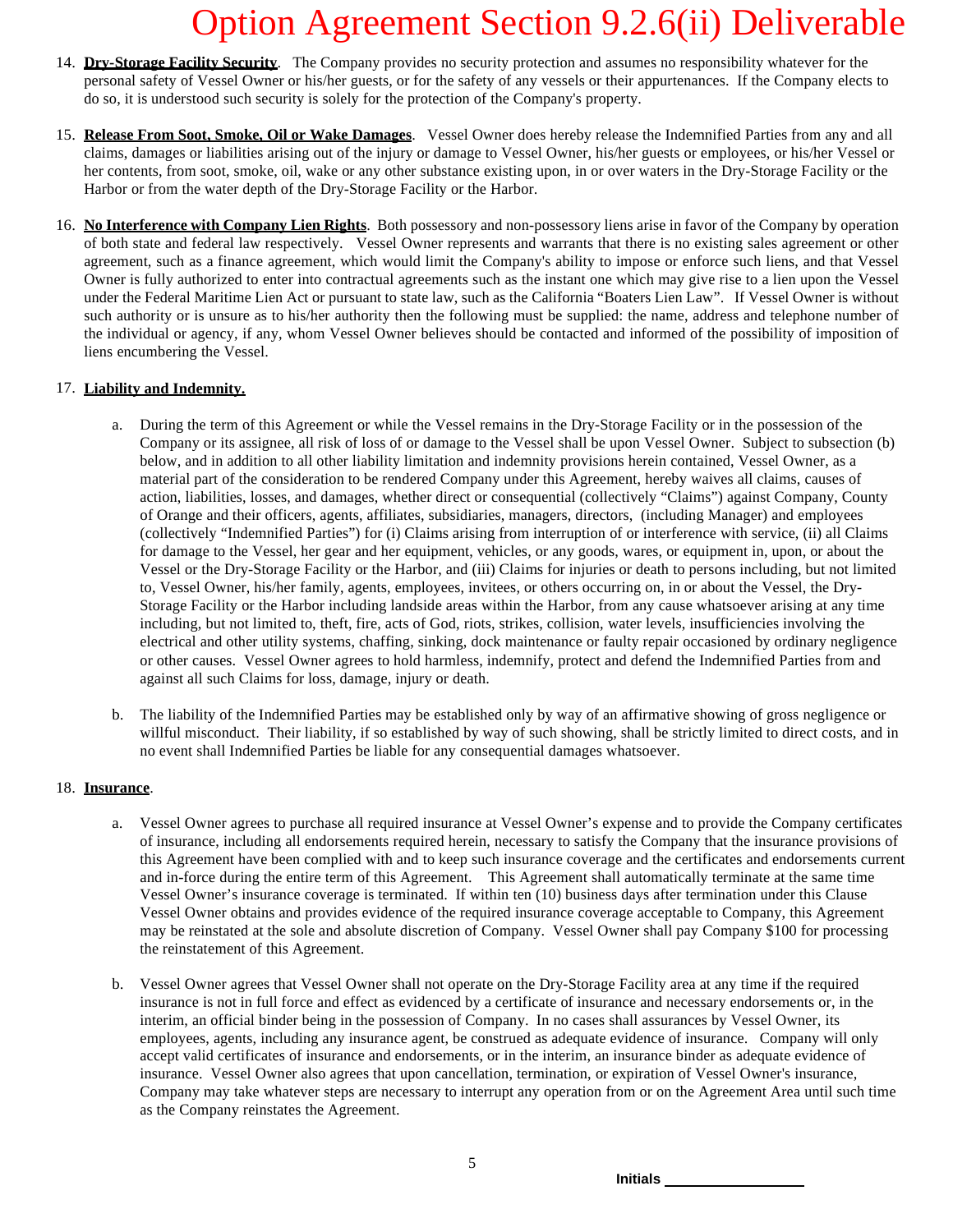- c. If Vessel Owner fails to provide Company with a valid certificate of insurance and endorsements, or binder at any time during the term of the Agreement, Company and Vessel Owner agree that this shall constitute a material breach of the Agreement. Whether or not a notice of default has or has not been sent to Vessel Owner, said material breach shall permit Company to take whatever steps necessary to interrupt any operation from or on the Agreement Area, and to prevent any persons, including, but not limited to, members of the general public, and Vessel Owner's employees and agents, from entering the Agreement Area until such time as Company is provided with adequate evidence of insurance required herein. Vessel Owner further agrees to hold Company harmless for any damages resulting from such interruption of business and possession, including, but not limited to, damages resulting from any loss of income or business resulting from the Company's action.
- d. All insurance policies required by this Agreement shall declare any deductible or self-insured retention (SIR) in an amount in excess of \$25,000 (\$5,000 for automobile liability), which shall specifically be approved by Manager. Vessel Owner shall be responsible for reimbursement of any deductible to the insurer. Any self- insured retentions (SIRs) or deductibles shall be clearly stated on the certificate of insurance. If the Vessel Owner fails to maintain insurance acceptable to the Company for the full term of this Agreement, the Company may terminate this Agreement.
- e. The policy or policies of insurance must be issued by an insurer licensed to do business in the state of California (California Admitted Carrier) or approved to issue insurance on a non-admitted basis. Minimum insurance company ratings as determined by the most current edition of the **Best's Key Rating Guide/Property-Casualty/United States or ambest.com** shall be A- (Secure Best's Rating) and VIII (Financial Size Category). The policy or policies of insurance maintained by the Vessel Owner shall provide the minimum limits and coverage as set forth below:

**Coverages -** Protection and Indemnity Insurance (P & I)

**Minimum Limits -** \$1,000,000 for any boat over 32 feet in length or \$500,000 for any boat under 32 feet in length

- f. The Company, Manager and County of Orange shall be added as an additional insured on all liability insurance policies required by this Agreement An additional insured endorsement evidencing that the Company is an additional insured shall accompany the certificate of insurance.
- g. All insurance policies required by this Agreement shall be primary insurance, and any insurance maintained by the Company shall be excess and non-contributing with insurance provided by these policies.
- h. All insurance policies required by this Agreement shall give the Company thirty (30) days' notice in the event of cancellation. This shall be evidenced by an endorsement separate from the certificate of insurance.
- i. All insurance policies and coverages required by this Agreement or maintained by the Vessel Owner shall waive all rights of subrogation against the Company, Manager and County of Orange.
- j. The Vessel Owner is aware of the provisions of Section 3700 of the California Labor Code which requires every employer to be insured against liability for Workers' Compensation or be self-insured in accordance with provisions of that code. The Vessel Owner will comply with such provisions and shall furnish the Company satisfactory evidence that the Vessel Owner has secured, for the period of this Agreement, statutory Workers' Compensation insurance and Employers' Liability insurance with minimum limits of \$1,000,000 per occurrence for any Vessel Owner employees subject to the act. Further, any employed crew of the vessel will be insured for Jones Act claims with minimum limits of \$5,000,000.
- k. Insurance certificates should be forwarded to the Company address provided in the Clause (NOTICES) below or to an address provided by Company. Vessel Owner has ten (10) business days to provide adequate evidence of insurance or this Agreement may be cancelled. Company expressly retains the right to require Vessel Owner to increase or decrease insurance of any of the above insurance types or require additional types of insurance as circumstances warrant throughout the term of this Agreement. Any additional coverage, increase or decrease in insurance will be as deemed by Company in its sole and absolute discretion to adequately protect Company.
- l. Company shall notify Vessel Owner in writing of changes in the insurance requirements. If Vessel Owner does not deposit copies of acceptable certificates of insurance and endorsements with Company incorporating such changes within thirty (30) days of receipt of such notice, this Agreement may be in breach without further notice to Vessel Owner, and Company shall be entitled to all legal remedies.
- m. The procuring of such required policy or policies of insurance shall not be construed to limit Vessel Owner's liability hereunder nor to fulfill the indemnification provisions and requirements of this Agreement.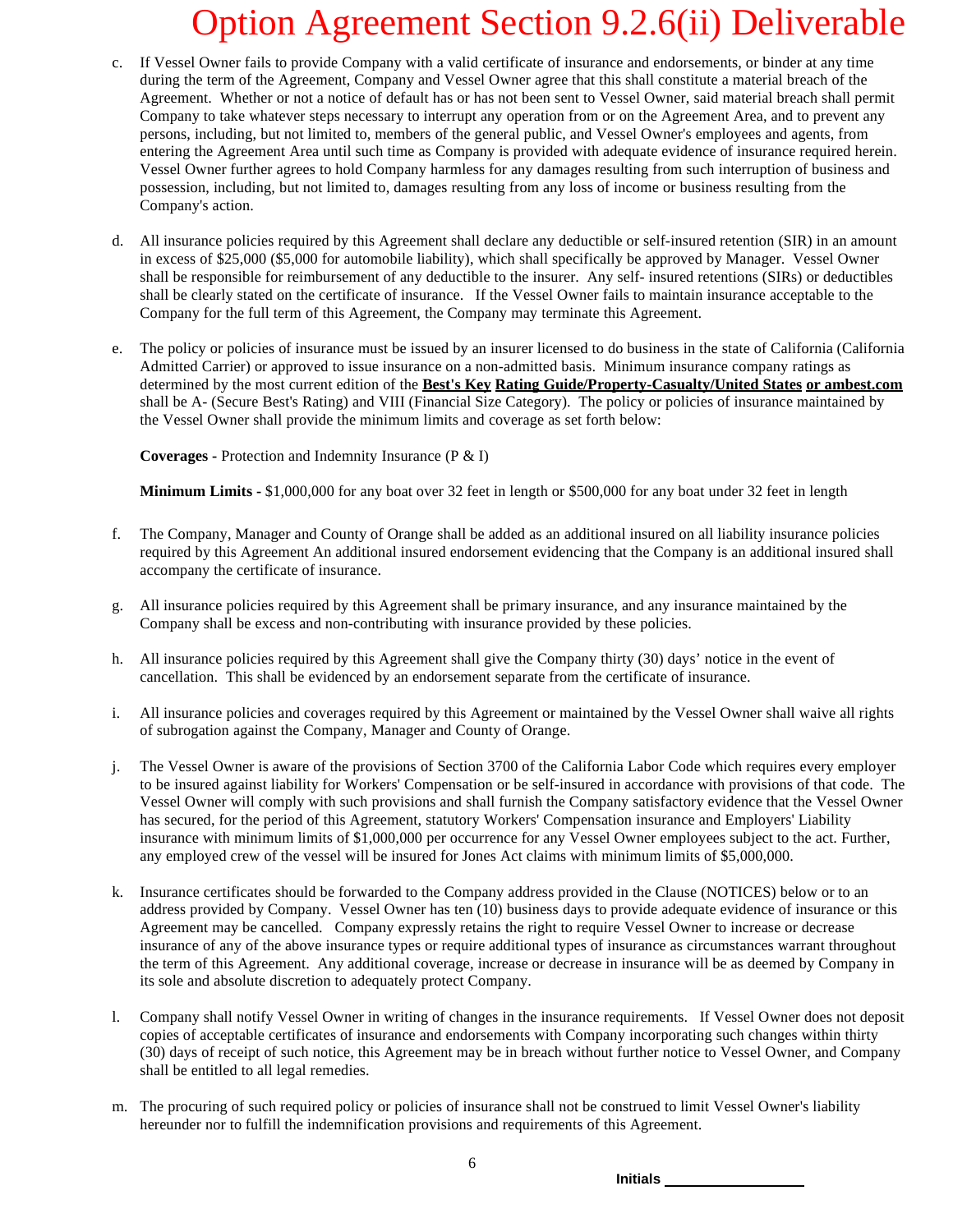19. **Physical Inspection**. Vessel Owner agrees at the commencement of this Agreement, and from time to time thereafter as the Company or its Manager may in its sole and absolute discretion determine is necessary for purposes of health and/or safety, the Vessel and space shall be subjected to physical inspection and approval by the Company; failure to permit such inspections will be regarded as a material breach of the Agreement.

20. **Documentation/Registration and Condition of Vessel**. A current copy of the California Vessel Registration (D.M.V.) or United States Coast Guard Documentation must be on file in the Manager's office, together with a current photograph of the Vessel. **Vessel registration/documentation shall list the Vessel Owner(s) and all Company approved partners or equity owners**. Vessel Owner shall tender to the Company on a yearly basis, with or without prior demand therefore, a true and correct copy of the Vessel's then current state registration or federal documentation. Vessel Owner warrants that the Vessel is properly documented or registered pursuant to the laws of the United States and/or the State of California and that the Vessel is in compliance with all applicable U.S. Coast Guard safety regulations. Vessel Owner shall maintain the Vessel in a Seaworthy manner (as that term is defined in Exhibit B). Company shall be the sole judge of the adequacy of the Vessel's Seaworthiness.

21. **No Living Aboard or Over-night Occupancy**. **Vessel Owner understands and agrees that living aboard the Vessel by the Vessel Owner or any other person is strictly prohibited**. Further, over-night occupancy of the Vessel in the Dry-Storage Facility is also strictly prohibited. Slip space is strictly to be used for the staging, launch and re-spacing of the Vessel. In the event Vessel Owner violates these restrictions, then at Company's option this Agreement may terminate automatically, without notice, the Vessel will be regarded as a trespasser with current wharfage rates imposed, and the Vessel Owner shall immediately remove the Vessel from the Dry-Storage Facility.

22. **Space Vacancy/Extended Absence**. Vessel Owner agrees that Company may use the Dry-Storage Space when temporarily not in use by Vessel Owner. Vessel Owner shall notify the Company in writing if the Vessel will not be in the assigned space at the Dry-Storage Facility for any period exceeding thirty consecutive (30) days. In such event, Vessel Owner agrees Company may assign another vessel to the Dry-Storage Space during the period of the absence of Vessel Owner's Vessel and if Company collects Dry-Storage Fees during such absence, then Company shall share the proceeds from the temporary berthing on a 50/50 basis with Vessel Owner. If another vessel is so assigned to the Dry-Storage Space during such period of temporary absence, Vessel Owner understands and agrees Vessel Owner will remain responsible for payment of the current monthly Dry-Storage Fees regardless of any additional fees collected by the Company for said Dry-Storage Space. To assure the Dry-Storage Space is available upon a Vessel's return, in the event the Vessel is absent from the Dry-Storage Facility for thirty (30) or more consecutive days, Vessel Owner is required to provide Company at least 72 hours advance notice of the date and time the Vessel will return to the Dry-Storage Facility.

23. **Electrical Extensions/Dock Power Connections**. The use of electrical extensions is at the sole risk of Vessel Owner or other user and the Company shall not be liable for damages caused by or as a result of the use of any electrical appliance.

24. **Overboard Sewage Discharges**. Overboard discharge of sewage, heads or holding tanks is forbidden by law and by Company's rules; violation of these terms is grounds for immediate eviction and termination of the Company's obligations to Vessel Owner under the Agreement. If the Vessel is equipped with a head or other permanent installation designed to hold human waste, the Vessel must be equipped with a marine holding tank. Vessel Owner agrees to permit inspection of such heads/installations upon demand by Company and agrees to the placement (at Company's discretion) of a dye tablet in the head's holding tank. Y-Valve must be placed in a closed and locked position within the Harbor.

25. **Reporting of Damage**. Any damage to Company property, the Dry-Storage Facility or another's property located at the Dry-Storage Facility or the Harbor caused by Vessel Owner's Vessel or Vessel Owner's guests/invitees must be reported by Vessel Owner to the Company immediately.

26. **Securing Vessel**. At all times during which the Vessel is berthed within the Dry-Storage Facility, Vessel Owner shall cause it to be safely and properly secured in a manner acceptable to the Company. This is the Vessel Owner's duty alone except in the case of staging before or after launch by the Company. The Company assumes no responsibility for the safety of the Vessel and will not be liable for fire, theft or any damage to said Vessel, its equipment, or any property in or on said Vessel by reason of Company's decision either to secure said Vessel or to not secure said Vessel.

27. **Damage to Company Property by Vessel Owner, Etc**. In the event Company property is damaged or destroyed by any negligent conduct by Vessel Owner or his/her guests or invitees, or the negligent failure of Vessel Owner to maintain or operate his/her Vessel, Vessel Owner shall immediately, upon demand by the Company and presentation to Vessel Owner of a statement of damages, tender full payment to the Company to cover the cost of such damage(s) or loss(es).

28. **Effect of Damage or Destruction**. In the event of damage to or destruction of all or a portion of the Dry-Storage Facility by fire, flood, earthquake, or any other cause or causes, the Company shall have the option to: (a) treat this Agreement as continuing and repair or restore the Dry-Storage Facility to its condition before such damage or destruction within thirty (30) days of the

7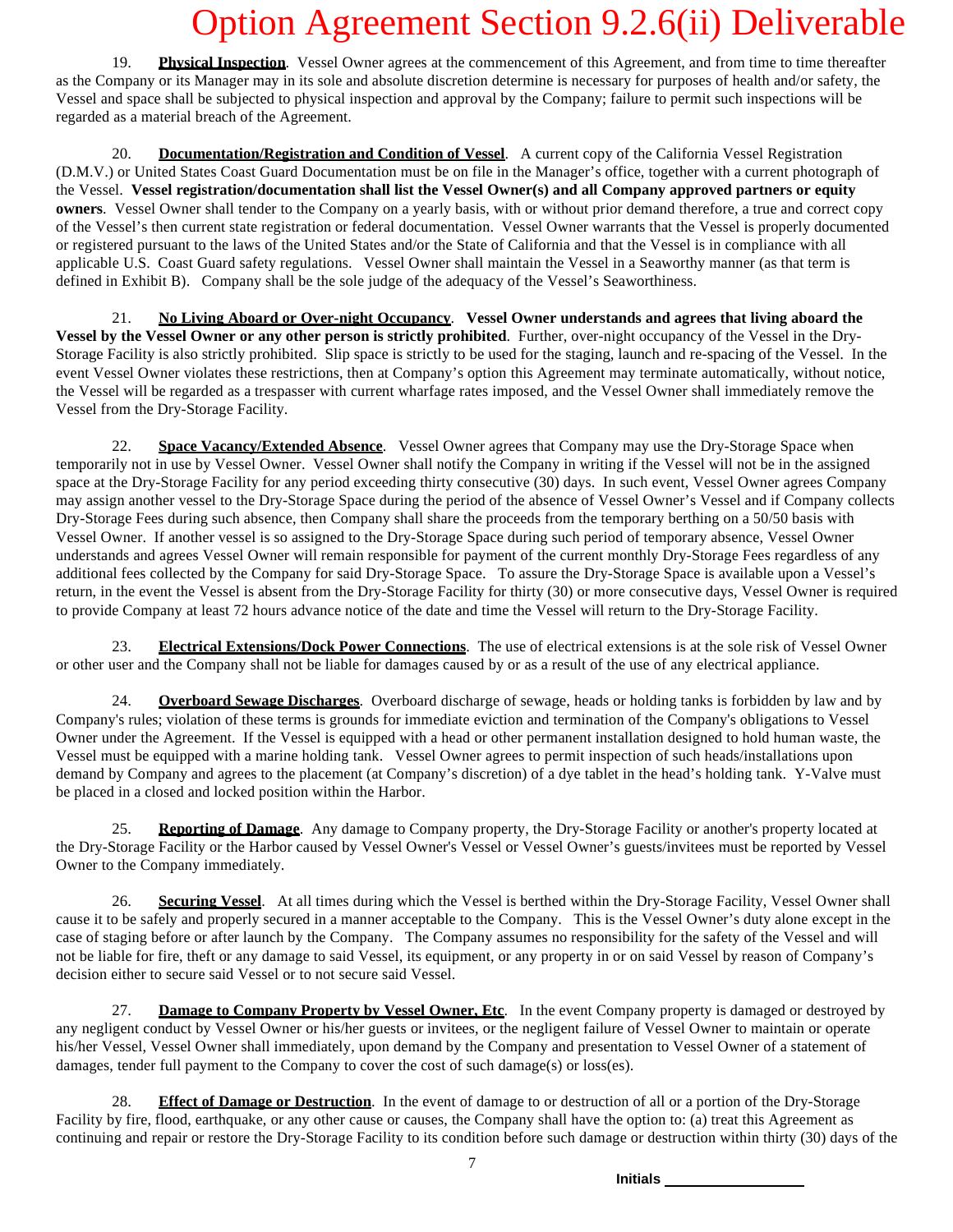occurrence of the same or, if insured, within thirty (30) days after the Company receives permission from the insurer to proceed with repair or restoration; or (b) terminate this Agreement and all further obligations hereunder of either party by written notice to Vessel Owner. After the occurrence of such damage or destruction, the Vessel Owner's obligation to pay fees hereunder shall be abated in an amount which the Company, in its sole and absolute discretion, shall determine to be proportionate to the area of the Dry-Storage Facility tendered unfit for use by Vessel Owner during the period of repair or restoration.

29. **Apportionment of Costs Incurred in Providing Storm Protection**. Vessel Owner is solely responsible for the safety of his/her Vessel, and Vessel Owner agrees that the Company shall have no obligation whatsoever to take action(s) in advance of or during a storm, or otherwise, to preserve or protect Vessel Owner's Vessel. It is further agreed, however, that the Company may, at its sole election, undertake such actions during or in advance of a storm or other threatened unfavorable weather as it alone deems appropriate and/or necessary to preserve or protect any or all vessels located on its premises. In such event it is agreed that Vessel Owner shall indemnify, defend and hold the Indemnified Parties harmless for any and all personal injury or death or property damage occurring in connection with the Company's efforts to preserve or protect vessels during or in advance of a storm. It is further agreed that if the Company provides such preservative/protective services during or in advance of a storm, all costs associated with such rendering of such services shall be apportioned on a pro-rata basis among all vessel owners in the Dry-Storage Facility.

30. **Removal of Unseaworthy Vessel or Vessel In Disrepair**. If Vessel is not Seaworthy, is in a sinking condition, in a state of disrepair as determined in the sole and absolute discretion of Company, or if she is deemed by the Company to pose a health, safety or pollution risk, the Company may, but is not required to, remove the Vessel from the Dry-Storage Facility at Vessel Owner's sole risk and expense.

31. **Failure to Vacate**. If Vessel Owner fails to pay the Dry-Storage Fee or other fees as required herein, or if he/she fails to remove the Vessel from the Dry-Storage Facility following termination of this Agreement, it is agreed the Vessel will be regarded for all purposes as a trespasser. It is agreed that in such event the Company shall charge Dry-Storage Fees for the Vessel at the then current impound vessel rates until such time as the Vessel is removed or disposed of as provided by state and/or federal law.

32. **Vessel Abandonment -- Disposal At Vessel Owner Cost**. In the event Company terminates this Agreement by providing written notice to Vessel Owner (at his/her last known address or e-mail) of such termination, Vessel Owner shall immediately remove his/her Vessel from the Dry-Storage Facility. After the date of such termination, wharfage rates for the Vessel, which will be regarded as a trespasser, will be calculated at the then current impound vessel rate. If for any reason the Vessel is not removed within 60 days of the date of termination of this Agreement it is agreed the Vessel shall be conclusively regarded for all purposes as having been abandoned. In such event, the Company shall become entitled to dispose of the Vessel in any manner, including but not limited to destruction, public or private sale, or any other means. If the Vessel is disposed of in such manner, Vessel Owner shall indemnify, protect and defend the Indemnified Parties from and against all actual or potential liability (including but not limited to legal claims, liens and judgments) arising from or in any way pertaining to such Vessel disposal. The Vessel Owner shall be liable for all costs of such disposal, including but not limited to surveying costs, disposal costs, storage costs, and legal fees.

33. **Salvage Services**. The Company has no obligation whatsoever to dewater or provide any salvage service to the Vessel should she spring a leak or otherwise need assistance in remaining afloat or in Seaworthy condition. It is agreed that the Company, in its sole election, may elect to dewater or provide the Vessel with other salvage services. In the event the Company determines the Vessel is in need of dewatering or other salvage services and the Company elects to provide such services, Vessel Owner shall be obligated to pay all material/labor costs associated with the rendering of such services or \$150 plus material costs for each hour such services are provided, whichever sum is greater, and Vessel Owner shall indemnify, protect and defend the Indemnified Parties from and against all actual or potential liability therefrom arising or relating.

34. **Tender of Required Notice(s)**. All notices by one party to the other under this Agreement shall be in writing and mailed via United States first class regular mail, postage prepaid or via electronic mail. Notice to the Vessel Owner shall be to the Vessel Owner's address or e-mail address indicated on Attachment "A". It is Vessel Owner's sole responsibility to notify Company of any change of these addresses, and Vessel Owner agrees that notice sent to either of the Vessel Owner's addresses as listed in Attachment "A" shall be conclusively deemed as legally effective. Company reserves the right to change its address for notification purposes by providing written notice of such change to Vessel Owner at his/her last known address. Notice by Vessel Owner to Company shall be mailed to:

> Dana Point, CA 92629 Attn: Manager

\_\_\_\_\_\_\_\_\_\_\_\_\_\_\_\_\_\_\_\_

35. **Agreement As Complete Expression Parties' Understandings**. The Agreement contains a complete expression of the Agreement between the parties hereto and there are no promises, representation, agreements, warranties or inducements except such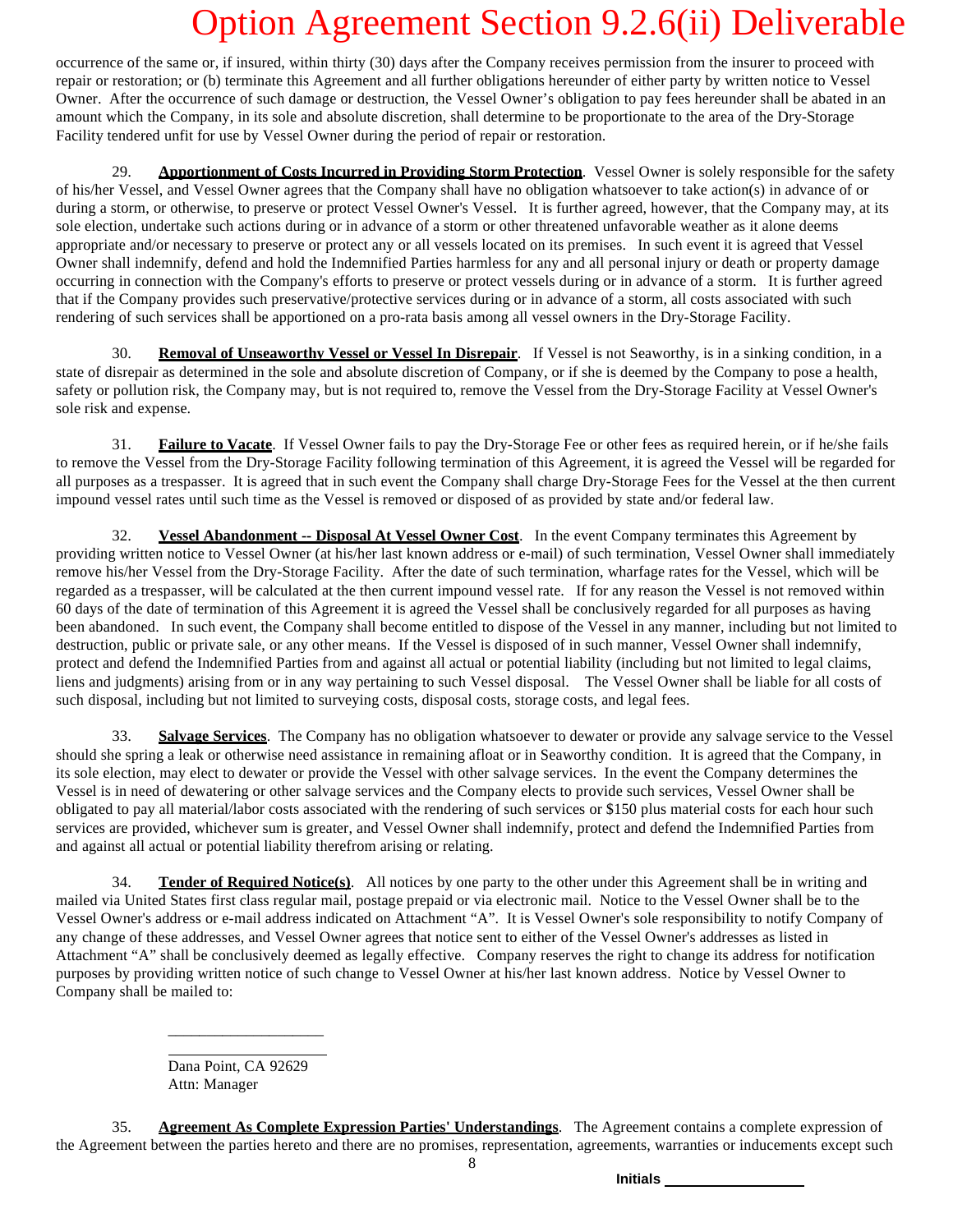as are made herein and fully set forth. No alterations of any of its terms, covenants or conditions shall be binding unless reduced to writing and signed by the parties hereto other than as provided in Sections 5 and 11 hereof. It is agreed that all of the rights, remedies and benefits provided by the Agreement shall be cumulative and shall not be exclusive of any other of said rights, remedies, and benefits, or of any other rights, remedies and benefits allowed by law. The subject heading of the Sections of the Agreement are included for purposes of convenience only and shall not affect the construction or interpretation of any of its provisions.

**36. Waiver & Severability**. The failure of Company to insist upon the performance of any term hereof, or the waiver of any breach of any term hereof, shall not be construed as thereafter waiving any such terms and conditions, but the same shall continue and remain in full force and effect as if no such forbearance or waiver had occurred. No action taken by the Company in equity or at law, whether in state or federal court, shall be construed as a waiver of the Company's maritime statutory or contractual or other rights at law, in equity or in admiralty, including its right to recover as part of its lien directly against the Vessel all costs incurred in connection with collection of Dry-Storage Fees and other fees due under the Agreement.

**37. Termination of Prior Agreements**. It is mutually agreed that this Agreement shall terminate and supersede any prior agreements between parties hereto covering all or any portion of the Dry-Storage Facility. Notwithstanding the foregoing, this provision shall not release Vessel Owner from any obligations under any prior agreements to be performed through the effective date of this Agreement or from any obligations of indemnification based upon events occurring prior the effective date of this Agreement.

**Taxes and Assessments**. This Agreement may create a possessory interest, which is subject to the payment of taxes levied on such interest. It is understood and agreed that all taxes and assessments (including but not limited to said possessory interest tax) which become due and payable upon the Dry-Storage Space, shall be the full responsibility of Vessel Owner, and Vessel Owner shall cause said taxes and assessments to be paid promptly.

39. **Partial Invalidity**. If any term, covenant, condition or provision of this Agreement is held by a court of competent jurisdiction to be invalid, void, or unenforceable, the remainder of the provisions hereof shall remain in full force and effect and shall in no way be affected, impaired, or invalidated thereby and the parties agree the remaining provisions shall be deemed to be in full force and effect, as if they had been executed by both parties subsequent to the expungement of the invalid provision(s).

40. **Disposition of Abandoned Personal Property**. If Vessel Owner abandons the Agreement Area or is dispossessed thereof by process of law or otherwise, title to any personal property belonging to Vessel Owner (except for the vessel provisions of Paragraph 10 (Company's Remedies)) and left within the Dry-Storage Facility ten (10) days after such event shall be deemed, at the Managers' option, to have been transferred to Company. Manager shall have the right to remove and to dispose of such property without any Company liability therefore to Vessel Owner or to any person claiming under Vessel Owner and shall have no need to account for the property.

41. **Time is of the Essence**. Time is of the essence in the Agreement. Failure to comply with any time requirements of this Agreement shall constitute a material breach of this Agreement.

42. **Governing Law, Venue, Costs and Attorney Fees**. This Agreement has been negotiated and executed in the State of California and shall be governed by and construed under the laws of the State of California. In the event of any legal action to enforce or interpret this Agreement, the sole and exclusive venue shall be a court of competent jurisdiction located in Orange County, California, and the parties hereto agree to and do hereby agree to and do hereby submit to the jurisdiction of such court, notwithstanding Code of Civil Procedure section 394. In the event of litigation relating to the subject matter of this Agreement, the prevailing party shall be entitled to receive from the other party its reasonable attorneys' fees and costs.

43. **Vessel Owner's Legal Capacity**. The person signing below as the "Vessel Owner" attests that he/she is legally entitled to bind the Vessel and all of her owners to all terms of this Agreement, that in the event the person signing below is not the sole owner of the Vessel he/she has obtained the express permission of all persons with an ownership or equitable interest in the Vessel, and that he/she at the time of reviewing/executing this Agreement is not under the influence of alcohol or any legal or illicit drug, and that he/she has reached the legal age of majority, and that he/she is not legally incapacitated or otherwise unable to fully understand and appreciate the terms contained herein.

44. **Authority of Manager**. The Company maintains all authority under this Agreement, which may be exercised through its Manager.

9 **THIS AGREEMENT IS A LEGAL CONTRACT BETWEEN YOU AND THE COMPANY**. **THIS AGREEMENT DOES NOT CREATE A BAILMENT OR LANDLORD-TENANT RELATIONSHIP BETWEEN YOU AND THE COMPANY**. **IF YOU DESIRE LEGAL ADVICE, CONSULT YOUR ATTORNEY**. **ANY AGENT OR EMPLOYEE OF THE COMPANY, INCLUDING, BUT NOT LIMITED**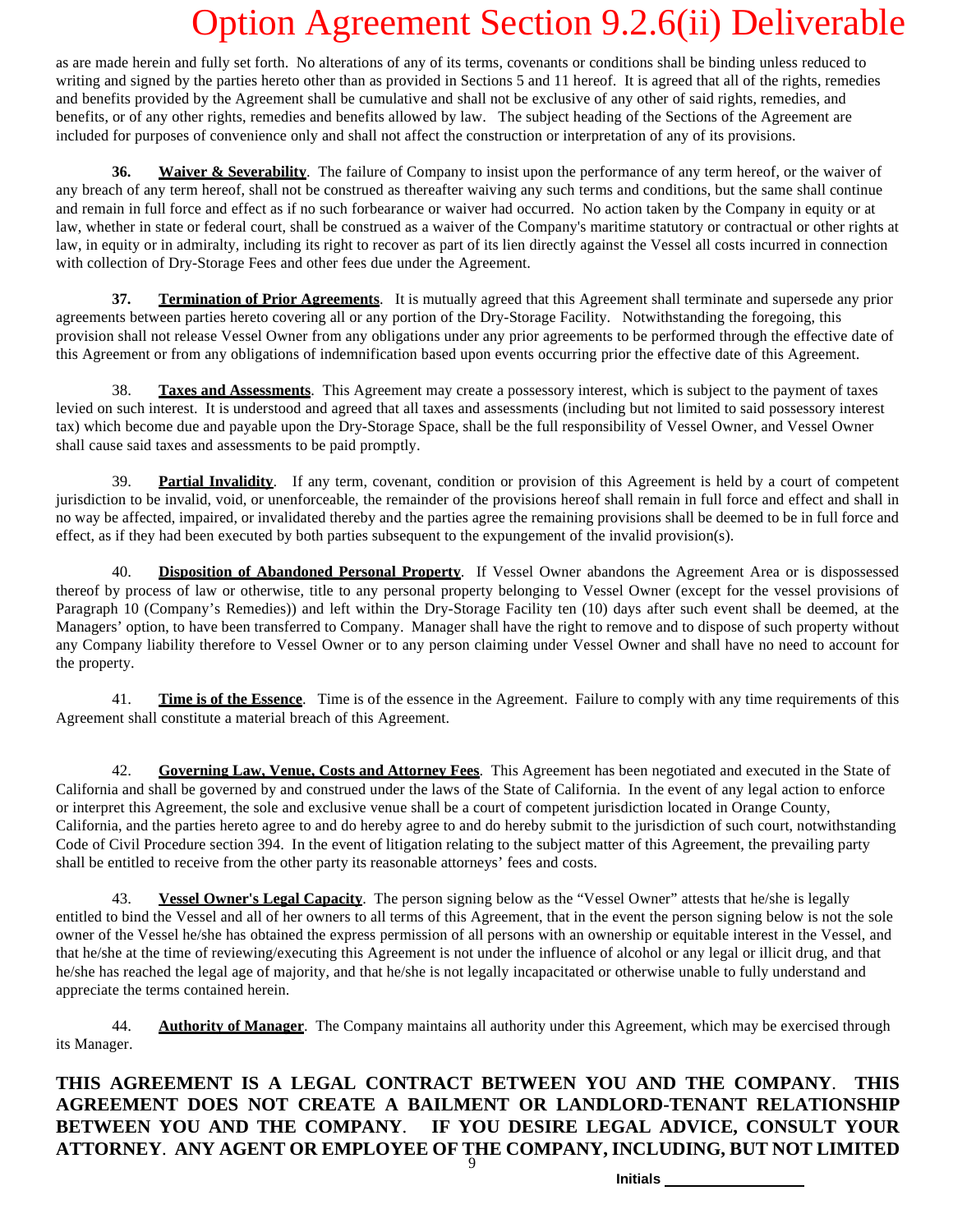### **TO THE MANAGER OR ITS EMPLOYEES, IS NOT AUTHORIZED TO PROVIDE LEGAL ADVICE TO YOU REGARDING THIS AGREEMENT**. **BY SIGNING AND DATING BELOW, YOU WILL BE SIGNIFYING TO THE COMPANY THAT YOU HAVE READ, UNDERSTAND AND FULLY AGREE TO ABIDE BY EACH TERM OF THE AGREEMENT.**

VESSEL OWNER/LICENSEE:

Dated:  $, 20$ 

Vessel Owner Signature

Dated:  $\frac{1}{20}$ , 20\_

Title: General Manager Contract Contract Contract Contract Contract Contract Contract Contract Contract Contract Contract Contract Contract Contract Contract Contract Contract Contract Contract Contract Contract Contract C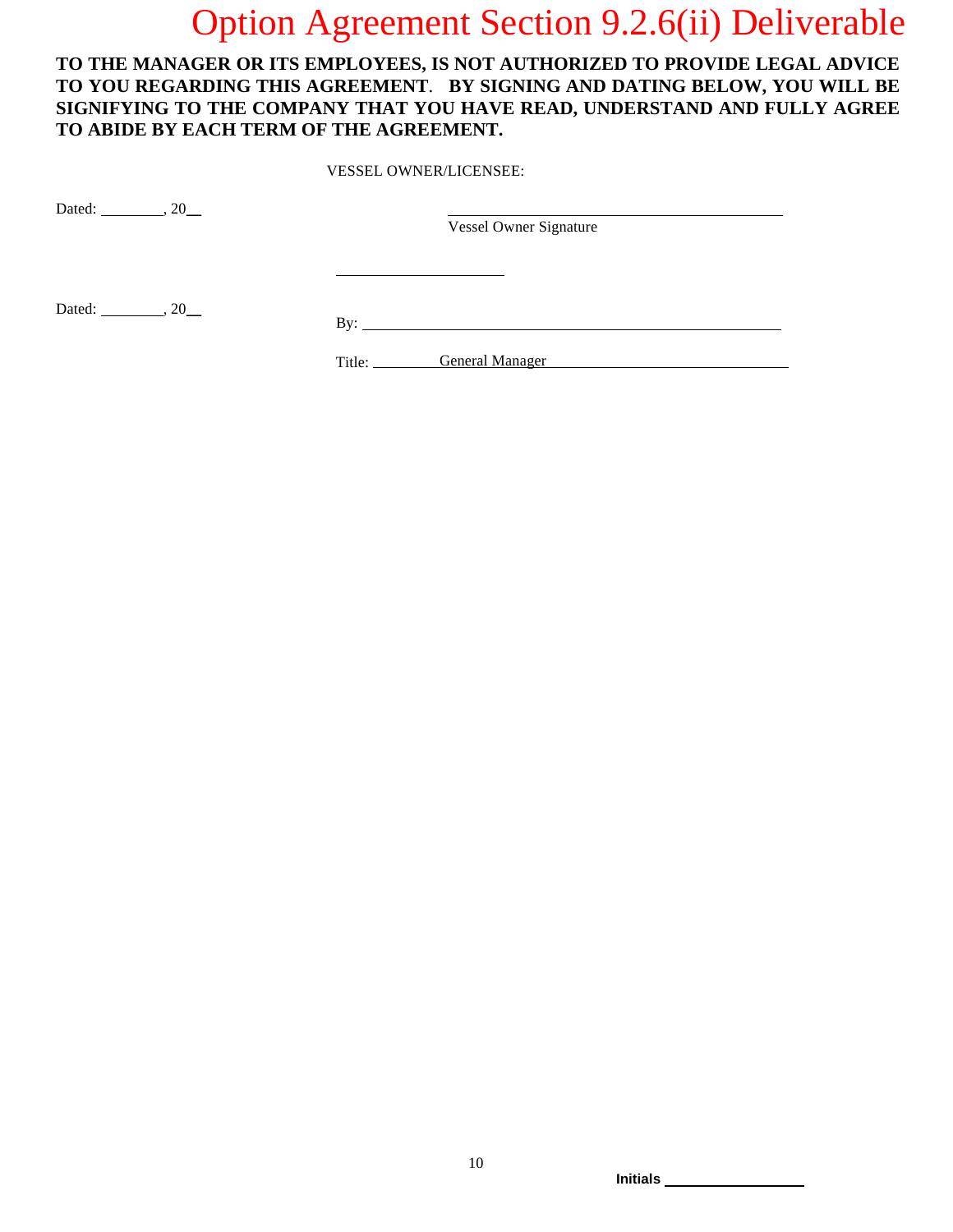### **ATTACHMENT A**

### **DANA POINT HARBOR DRY-STORAGE LICENSE AGREEMENT**

|                                                   |  | 1.) EFFECTIVE DATE________________________, subject to physical inspection and approval of Vessel by Manager. |                                |          |
|---------------------------------------------------|--|---------------------------------------------------------------------------------------------------------------|--------------------------------|----------|
| 2.) VESSEL OWNER                                  |  |                                                                                                               |                                |          |
|                                                   |  |                                                                                                               |                                |          |
| If Vessel Owner is a corporation or other entity, |  |                                                                                                               |                                |          |
|                                                   |  |                                                                                                               |                                |          |
|                                                   |  |                                                                                                               |                                |          |
|                                                   |  | HOME PH: $(\_\_)$ CELL PH: $(\_\_)$                                                                           |                                |          |
| DRIVERS LICENSE:                                  |  |                                                                                                               |                                |          |
|                                                   |  |                                                                                                               |                                |          |
|                                                   |  |                                                                                                               |                                |          |
|                                                   |  |                                                                                                               |                                |          |
|                                                   |  |                                                                                                               |                                |          |
|                                                   |  |                                                                                                               |                                |          |
|                                                   |  |                                                                                                               |                                |          |
| 3.) VESSEL DESCRIPTION                            |  | Owner" is defined in Section 2 of the Agreement. Identify % ownership of all interested parties.              |                                |          |
|                                                   |  | VESSEL NAME BUILDER L.O.A.                                                                                    |                                |          |
| swim platform, etc. $-$ tip to tail measurement)  |  |                                                                                                               |                                |          |
| REGISTRATION CF/DOCUMENTATION # EXP. DATE         |  |                                                                                                               |                                |          |
|                                                   |  |                                                                                                               |                                |          |
|                                                   |  |                                                                                                               |                                |          |
|                                                   |  |                                                                                                               |                                |          |
|                                                   |  |                                                                                                               |                                |          |
|                                                   |  | Please provide a copy of current insurance certificate for file with Company as additional insured            |                                |          |
| 4.) DEFINITIONS AND TERMS                         |  |                                                                                                               |                                |          |
| DRY-STORAGE SPACE #_________________              |  |                                                                                                               | SPACE LENGTH__________________ |          |
|                                                   |  |                                                                                                               |                                |          |
|                                                   |  |                                                                                                               | 11                             | Initials |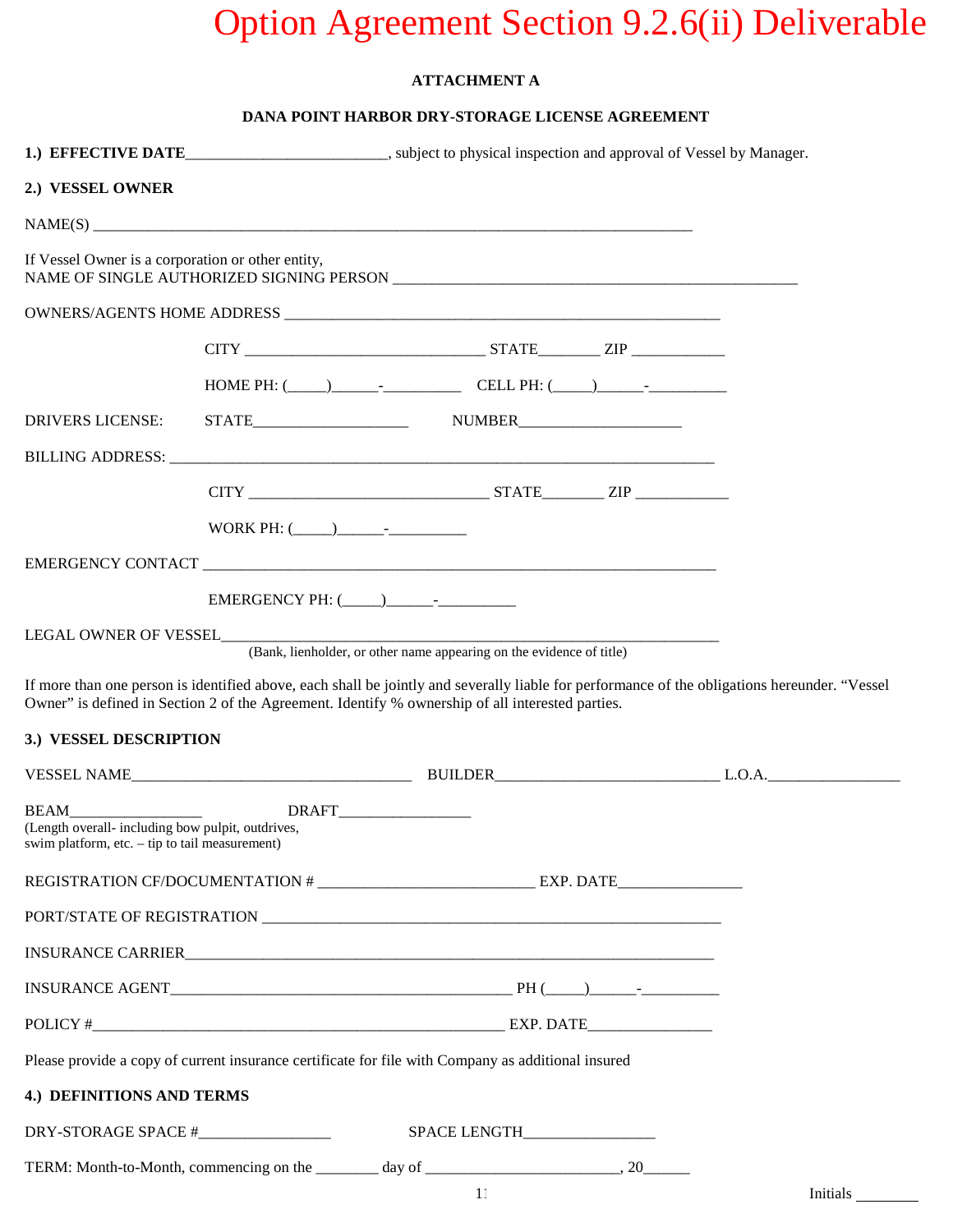| SPACE RATE/LINEAR FOOT: \$                                                       | MONTHLY DRY-STORAGE FEE: \$<br>(Monthly Dry-Storage Fee is based on the longer of the space length or actual<br>measured L.O.A. of the vessel) |  |  |
|----------------------------------------------------------------------------------|------------------------------------------------------------------------------------------------------------------------------------------------|--|--|
| FIRST MONTH PRORATED PERIOD_____________                                         |                                                                                                                                                |  |  |
| SECURITY DEPOSIT: \$<br>(Deposit equal to one month's Dry-Storage Fee)           |                                                                                                                                                |  |  |
|                                                                                  |                                                                                                                                                |  |  |
| PARKING PASS FEE: \$ _______ /each # OF PASSES: ___ TOTAL PARKING FEE: \$        |                                                                                                                                                |  |  |
| BEING PRESENT, INCLUDING FAMILY MEMBERS                                          | OTHER AUTHORIZED USERS/GUESTS/CREW (IF ANY) ALLOWED TO BOARD AND USE YOUR VESSEL WITHOUT YOU                                                   |  |  |
| 5.) MAX HEIGHT _______________<br>(From bottom of keel to top of superstructure) |                                                                                                                                                |  |  |
| 6.) DRY-STACK ONLY:                                                              |                                                                                                                                                |  |  |
| An additional charge of \$25.00 per month will be added to all electric boats.   | SERVICES INCLUDE: UNLIMITED LAUNCHES, ALL ENGINE FLUSH, WATER LINE WASH DOWN, COVER AND UNCOVER                                                |  |  |
| <b>BOAT</b>                                                                      |                                                                                                                                                |  |  |
| 7.) DRY-TRAILER ONLY:                                                            |                                                                                                                                                |  |  |
| OPTIONAL SERVICES: \$______ HOIST SERVICE, \$____ JEEP SERVICE                   |                                                                                                                                                |  |  |
| DETERMINING L.O.A.:                                                              |                                                                                                                                                |  |  |
|                                                                                  |                                                                                                                                                |  |  |
|                                                                                  |                                                                                                                                                |  |  |
| $\sim$ $\sim$ $\sim$ $\sim$ $\sim$                                               |                                                                                                                                                |  |  |

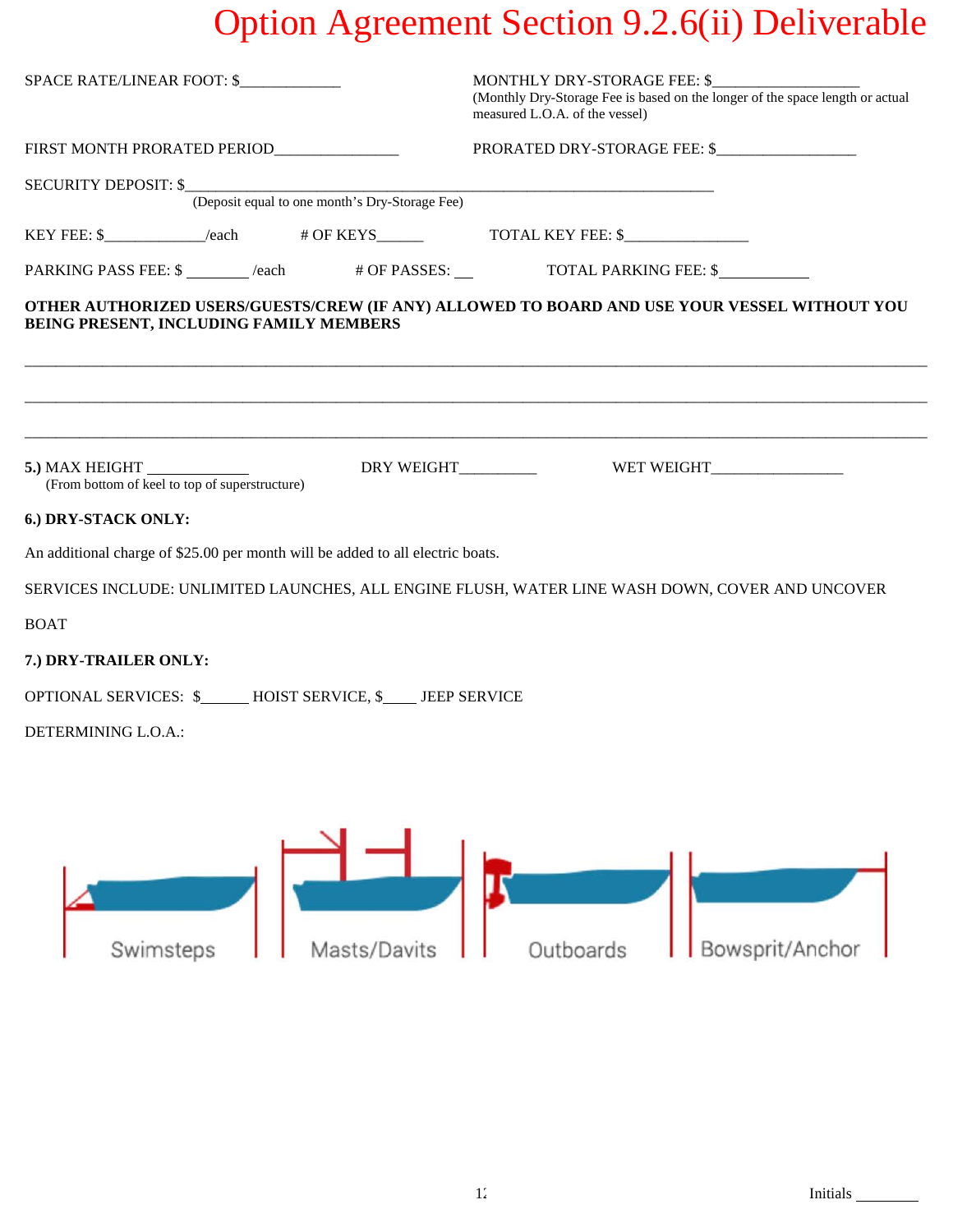### **ATTACHMENT B RULES AND REGULATIONS**

These Rules and Regulations are an attachment to and incorporated in the Agreement. These Rules and Regulations are for the benefit all of all those who maintain a Vessel at the Dry-Storage Facility. Vessel Owners are required to notify the Company or Manager of any unsafe or hazardous conditions that come to their attention. A breach of any of these Rules and Regulations shall constitute a breach of the Agreement and shall permit Company to exercise all rights and remedies permitted at law or in equity to remedy said breach, including, but not limited to, a termination of the Agreement.

- 1. **Water/Power Lines**. Water or power lines shall not cross main headwalks and be in good/safe condition.
- 2. **Safe Mooring**. All boats shall be moored in a safe manner.
- 3. **Vessel Inspections**. The Company reserves the right to inspect all boats to determine if they are properly identified and equipped for safe operation in accordance with Coast Guard Regulations and other applicable regulations. The Company may, at their discretion require a current inspection by the U.S. Coast Guard. Further, the Company, Manager or its staff may question whether an individual is authorized to be aboard any vessel or in the Dry-Storage Facility.
- 4. **Seaworthiness**. Vessels must be (i) able to actively navigate seas or open waters, (ii) be maintained as to appearance, including, but not limited to, regular cleaning, maintenance and replacement of all painted and varnished surfaces, all brightwork, rigging, safety equipment and any other appurtenances, (iii) if equipped with an engine or motor, it must be operable and capable of producing sufficient way to make the Vessel maneuverable in accord with (i) above, (iv) if the Vessel is a sailboat without an engine, she must be equipped with sails, and her standing and running rigging must make her capable of producing sufficient way to make the Vessel maneuverable in accord with (i) above, and (v) at all times in compliance with the then applicable regulations, rules, orders, statutes and laws pertaining to water quality and safety. The Company may, at their own sole and absolute discretion require Vessel Owner to provide proof of compliance by current inspection from the U.S. Coast Guard. Houseboats are expressly deemed not Seaworthy.
- 5. **Fishing/Swimming**. Fishing or swimming within Dry-Storage Facility, including fishing from boats within the Dry-Storage Facility shall not be permitted.
- 6. **Bicycles/Skates, Etc**. No person shall roller skate, roller blade, skateboard, ride bicycles, go-peds (or other motorized or non- motorized scooter, skateboard, mini-bike or similar type device) or motorcycles on the docks or gangways located at the Dry-Storage Facility.
- 7. **Berth & Vessel Size Restrictions**. All Dry-Storage Spaces must be occupied by an appropriate size Vessel.
- 8. **Electrical Connections**. In accordance with the Orange County Fire Code No. 419 and Article 555 of the National Electrical Code, all connections made to the Dry-Storage Facility receptacles shall be grounded and U.L. or similar testing authority listed. Shore cords must be of adequate size for the power provided. Shore power receptacles will be provided with ground fault circuit interrupter type circuit breakers, and vessel Owners must prevent "stray" current or current "leaking" into the water or the circuit breaker may trip and vessel will be without power. The Company is not responsible for any loss due to lack of power. Electrical shore-power connections must be marine grade and be in good, safe condition. Electrical cords may not be affixed or secured to the docks or be allowed to hang into the water.
- 9. **Children**. Children under 12 years are not permitted in the Dry-Storage Facility without the immediate presence of their parents or other responsible adults.
- 10. **Non-swimmers**. It is highly recommended that non-swimmers and toddlers wear approved life jackets when on the docks or boat decks.
- 11. **Notification of Unsafe Conditions**. Vessel Owner and all other Vessel Owners of the Dry-Storage Facility, their guests and invitees shall promptly notify Company or Manager of any unsafe or hazardous condition that comes to their attention. **IN CASE OF FIRE OR OTHER EMERGENCY, CALL 911 IMMEDIATELY.**
- 12. **Hazardous Activities/Barbecues**. All high-risk fire hazards, i.e., refueling boats at dock side, storing flammable or hazardous material in vessels, welding, etc. is strictly prohibited. Barbecues are strictly prohibited in all Dry-Storage Facility areas.
- 13. **Discharges from Vessels/Disposal of Liquids**. No Vessel Owner of the Dry-Storage Facility shall throw, discharge or deposit from any vessel, dock or premises any refuse matter, sewage, oil, spirits, inflammable liquid, oily bilges in the harbor. All such matter shall be deposited in appropriately-marked containers within the Dry-Storage Facility. Orange County Ordinance No. 2073 provides it is unlawful to throw, discharge or deposit from any vessel or float any refuse, oily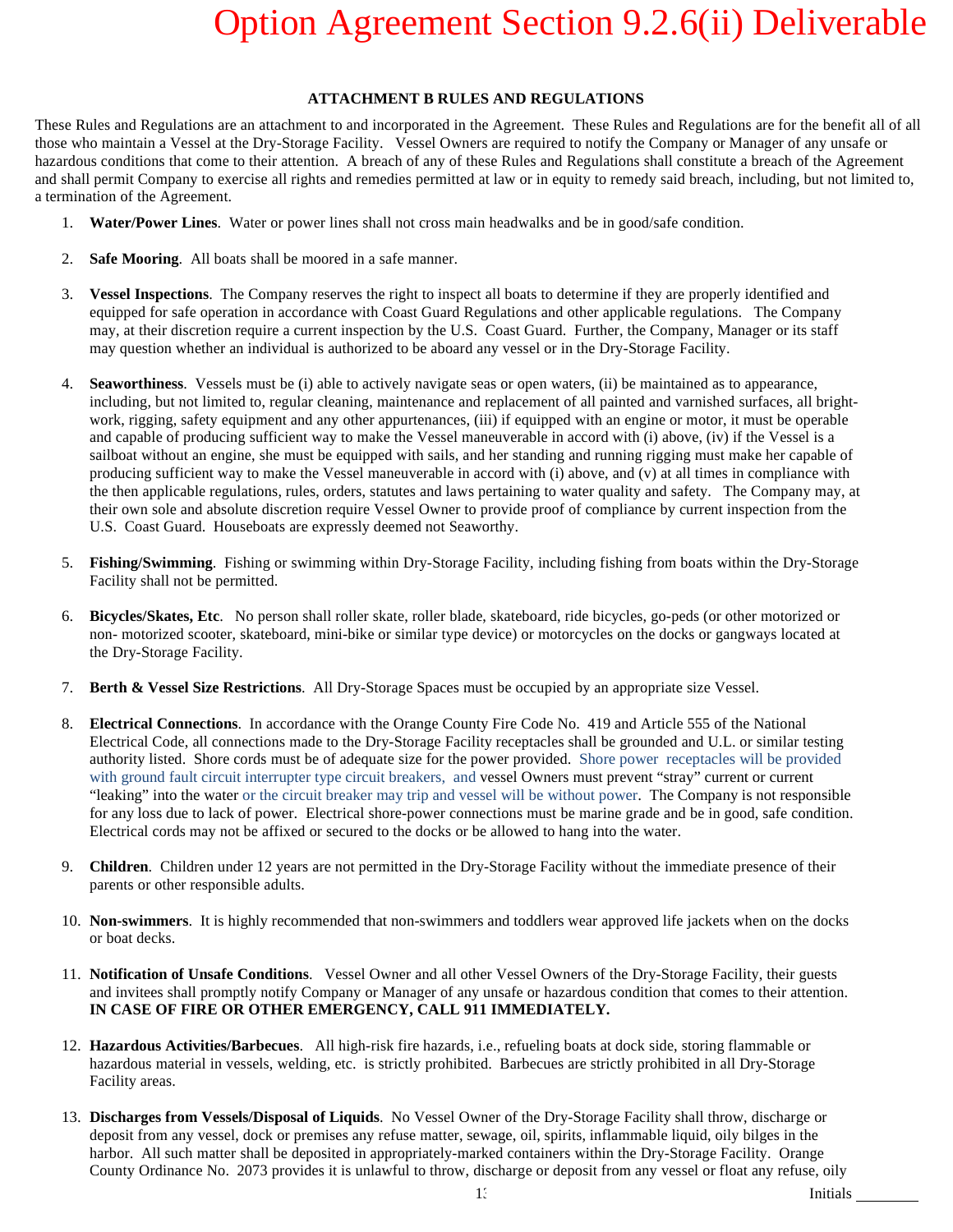bilge fluids, inflammable liquids and other contaminants into water or upon the premises. Vessels with automatic bilge pumps will be maintained in such a manner as to prevent the discharge of contaminants overboard. Vessel sewage pumpouts must not be used to pump out bilges. Marine sanitation devices must be free of leaks and discharges, and y-valve must be in closed and locked position.

- 14. **Use of Chlorinators**. Use of boat toilets not equipped with chlorinators or storage devices approved by the Orange County Health Department shall not be permitted within the Dry-Storage Facility. The Company reserves the right to inspect all boats for installation and operation of such devices.
- 15. **Laundry**. There shall be no laundering or drying of clothes on deck or rigging at the Dry-Storage Facility.
- 16. **Noise**. Except for entering or leaving the Slip, main engines, power-generation equipment, or other noise-making machinery shall not be operated between the hours of 7:00 p.m. and 9:00 a.m. Unnecessary operation of engines in the Dry-Storage Facility shall not be permitted.
- 17. **Engine Operation**. Engines may not be operated in gear while boats are secured to dock.
- 18. **Speed Limit**. The maximum speed limit within Dana Point Harbor shall be *5* mph (no wake permitted). The maximum speed limit within all Dry-Storage Facility parking lots shall be 5 mph and all unsafe driving is strictly prohibited.
- 19. **Improper Vessel Handling**. Improper or unsafe boat handling shall be just cause for immediate termination of the Vessel Owner's Agreement. Vessel Owner shall immediately report to the Company any and all vessel or vehicle accidents / damage occurring at Dry-Storage Facility
- 20. **Use of Docks/Floats**. The use of docks/floats to store or place supplies, materials, accessories, or gear of any kind shall not be permitted within the Dry-Storage Facility except in any lockers provided by the Company. Vessel Owner further agrees that the Company in its exclusive discretion may remove, impound and/or dispose of any such improperly stored items in which case the Company assumes no responsibility or liability.
- 21. **Boarding Steps**. Any steps used for ingress to and egress from a Vessel must allow reasonable dock access in the sole and absolute judgment of Manager. The steps must be of a light weight construction and may not be used as a storage locker.
- 22. **Vessel Repairs**. No rebuilding, hull painting, sander use, spray gun use, welding, overhauls or other vessel maintenance or refurbishment efforts are permitted while in the Dry-Storage Facility. However, minor maintenance and bright work may be permitted, but only upon "work racks", which may be provided by the Manager and subject to a separate set of rules and regulations. The types and extent of maintenance which will be permitted are within the sole and absolute discretion of the Company and Vessel Owner should contact the Manager with questions. Any damage caused to the premises by the Vessel Owner shall be repaired by the Company, at the expense of Vessel Owner.
- 23. **Damage to Company Property**. Each Vessel Owner in the Dry-Storage Facility will be held responsible for any damage to the Dry-Storage Facility and/or structures caused by a Vessel Owner, his or her guests, agents and/or employees. Vessel Owner shall immediately notify Company of any and all damages caused to Company property.
- 24. **Repair of Damages Caused by Vessel Owner**. Any damage to Slips, Dry-Storage Facility or Harbor by any Vessel Owner or his or her guests, agents and/or employees may, at the Company's option, be repaired, corrected or replaced solely by Company at the expense of said Vessel Owner.
- 25. **Offensive or Harmful Conduct**. Disorder, depredations or indecorous conduct by any Vessel Owner or his or her guests, agents and/or employees that might injure a person, disturb other Vessel Owners, cause damage to the Dry-Storage Facility or the Harbor or harm the reputation of the Company shall be just cause for immediate termination of this Agreement.
- 26. **Solicitations**. It is unlawful for any unauthorized person to solicit or advertise business or offer for sale goods, wares, merchandise or services, or solicit orders for such sales on the premises of the Dry-Storage Facility, including but not limited to the docks, buildings or parking or vehicles and vessels within the Dry-Storage Facility.
- **27. Signs**. Unauthorized signs or banners are prohibited aboard any vessel in the Dry-Storage Facility or upon the Dry-Storage Facility premises.
- 28. **Commercial Use of Vessel**. Use of any Vessel stored at the Dry-Storage Facility for commercial purposes is not permitted without the prior written approval of the Company. Manager shall have the sole and absolute authority to approve, modify or deny all commercial use of slips including the availability, use and eligibility requirements of slips available for commercial fishing vessels.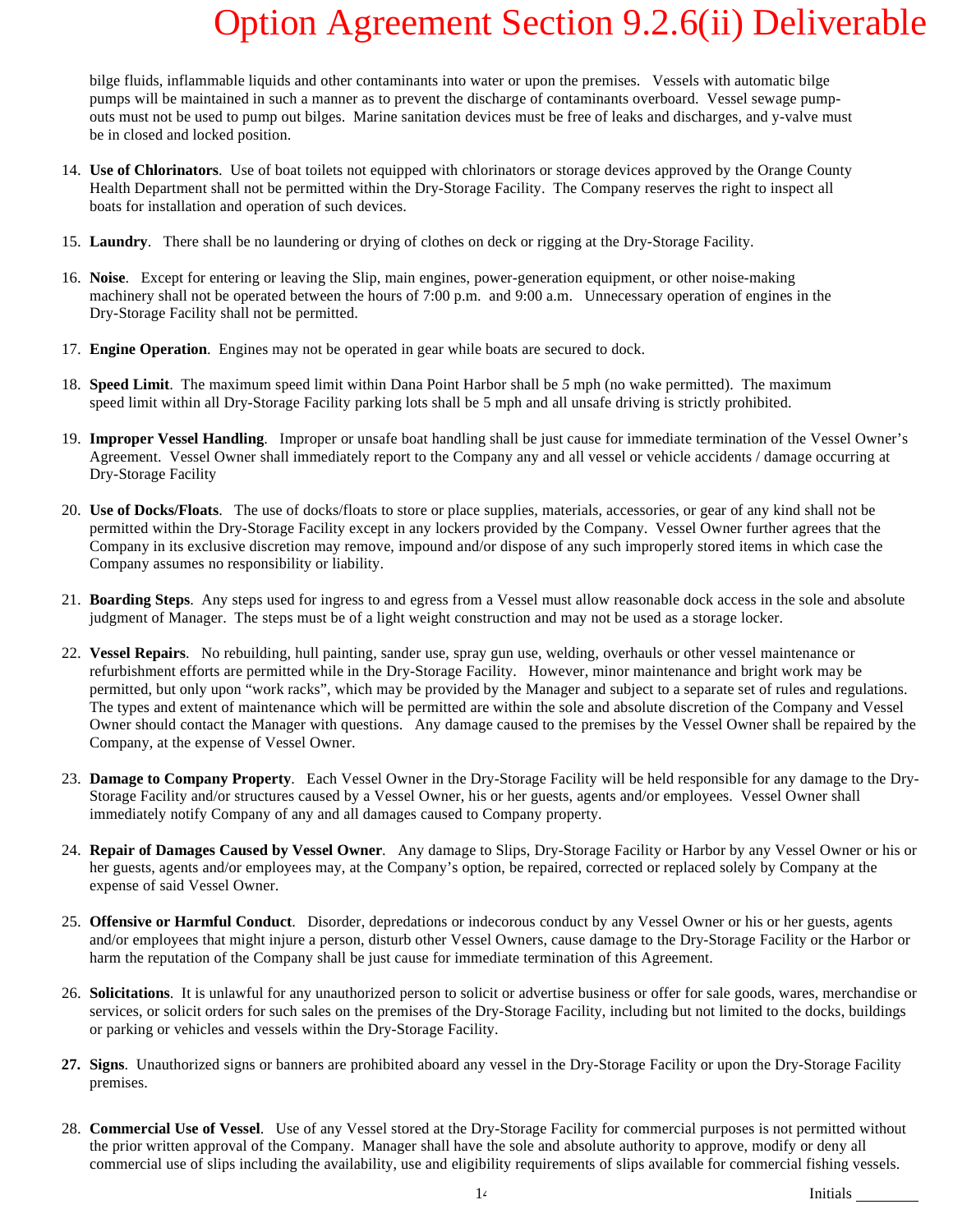Manager may suspend or modify commercial fishing slip eligibility requirements, by way of fish tickets / landing receipts, according to changes in local fishing conditions.

- 29. **Small Boat Launch**. A "small boat" is defined as a sabot, inflatable, dinghy, jet skis or similar vessel with a LOA of 10 feet or less, or a SUP, canoe or kayak with a LOA of 15 feet or less. No small boats may be launched from Dry-Storage Facility docks at any time.
- 30. **Amendment of Rules/Statutes/Regulations**. The Rules and Regulations set forth herein and as they may be amended from time to time and all other laws, rules, statutes and regulations established by regulatory bodies having jurisdiction, including the City of Dana Point, County of Orange, State of California and the United States of America shall form a part of the Agreement as though printed herein. Manager shall have sole and absolute discretion to modify implementation and/or enforcement of all rules, regulations, fees, and eligibility criteria, up to and including suspension of enforcement.
- 31. **Television Antennas**. Aerial television antennas are not permitted on Vessels stored in the Dry-Storage Facility.
- 32. **Use of Approved Equipment/Alterations to Docks & Premises**. Vessel Owner may not install any equipment or in any way make alterations to the Dry-Storage Facility.
- 33. **Parking**. No vehicle may remain on the parking lots provided by the Company for Vessel Owner's use or other parts of the Dry-Storage Facility for a period exceeding 72 hours unless prior written approval is obtained from the Manager. All types of trailers, RVs and vehicles longer than 23' are prohibited in the Dry-Storage Facility parking lots without the prior written approval of the Manager. Failure to comply with these parking rules may result in the towing of vehicles, at their owner(s) sole expense and risk. No Company Parties shall be liable to Vessel Owner or Vessel Owner's guests, employees, or agents for any loss of, or damage of any kind to any motor vehicles or other personal property in or on the buildings, parking lots, or other portions of the Dry-Storage Facility. All changes to parking regulations will be posted on the bulletin board outside the Manager's office. The washing of any vehicle, vessel or apparatus is prohibited in the Dry-Storage Facility's parking lots.
- 34. **Maintenance of Dry-Storage Facility and Surrounding Environs**. Vessel Owner agrees to maintain the Dry-Storage Facility, the walks, floats, ramps, gangways, piling and docks in, about and surrounding the Dry-Storage Facility in a neat, clean and unobstructed condition at all times. Should it become necessary for the Company to maintain the area in said condition, it will be done at Vessel Owner's expense.
- 35. **Disposal of Refuse**: The Vessel Owner shall not deposit into any garbage can or other receptacle located on Dry-Storage Facility property any of the following: (1) paint, varnish, thinner, non-edible oil or other flammable or hazardous materials; (2) vessel parts, including but not limited to engine machinery parts, interior parts, fastenings or upholstery; or (3) any item weighing in excess of 20 pounds. For the location of household hazardous waste disposal sites, contact the Manager.
- 36. **Pets:** Orange County Ordinance No. 4-1-45 provides that all pets shall be on a leash not longer than 6 feet, at all times and under the direct control of an adult except when on a vessel, but never left unattended. Should any pet become a nuisance at the Dry-Storage Facility, Manager may require said pet to be removed from the Dry-Storage Facility. Animals are not permitted in the restrooms. Dogs without leashes will be considered a violation of this Agreement and grounds for termination. Animal droppings are required to immediately be cleaned up.
- 37. **Hose - Nozzles**. Automatic shut-off nozzles must be attached to hoses in order to conserve water. Water hoses shall not be left running in a manner that waste water.
- 38. **Vessel Maintenance / Contractors**. Apart from minor maintenance and bright work, no work involving the Vessel may be accomplished while on Dry-Storage Facility property. The determination of what constitutes minor maintenance and bright work will be at the sole and absolute discretion of the Manager and must be done on "work racks" provided for such purposes. Prohibited work includes, but is not limited to, painting, heavy sanding, use of paint remover, spray guns, welding or the burning of paint on the topsides or above the decks. Contractors hired by Vessel Owner to work on the Vessel must be registered with the Manager prior to the commencement of such work, and each such contractor must maintain and provide proof of liability insurance in an amount of at least \$1 million, a valid business license and a valid sales tax permit issued by the CDTFA, provided, however, Manager still must approve the contractor or vendor, by adding them to its approved contractor/vendor registry, which approval may be withheld or revoked at Manager's sole and absolute discretion. Vessel Owner further agrees to comply with all applicable rules, regulations, orders, statutes and laws of the Company, the State of California and/or all other governmental entities with jurisdiction over the Harbor or the Dry-Storage Facility. Access will not be provided to un-registered contractors.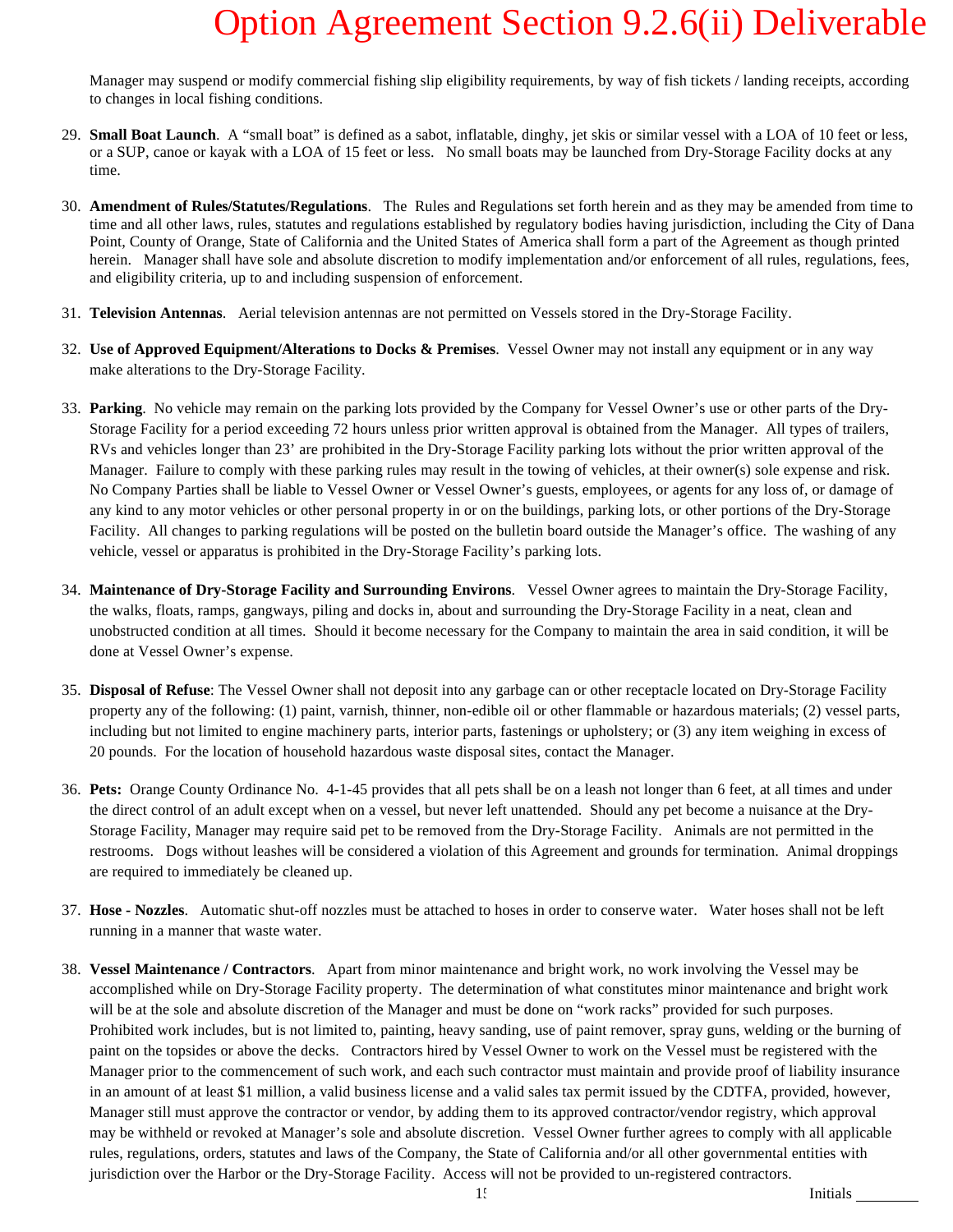- 39. **Flammable Materials and Use of Storage Lockers**. Neither Vessel Owner nor anyone acting on his/her behalf shall burn, paint or use flammable materials without the prior written consent of the Company. If provided, Vessel Owner agrees not to store any flammable or hazardous materials in a storage locker. The Company assumes no responsibility for the protection or safety of Vessel Owner's possessions, including but not limited to, belongings kept by Vessel Owner in a storage locker. If storage lockers are provided, their use will require an additional monthly fee.
- 40. **Fish Cleaning**. No fish cleaning is permitted within the Dry-Storage Facility or Harbor.
- 41. **Storage in Parking Lot**. The Dry-Storage Facility's parking lot is for the use of Vessel Owner and authorized visitors. Vessel Owner shall not store in the Dry-Storage Facility's parking lots any vehicle, trailer, camper or anything else without the prior express written approval of the Manager.
- 42. **Articles Left in Storage Locker**. The Company is not responsible for any article remaining in Vessel Owner's storage locker once Vessel Owner has moved his/her Vessel or abandoned his/her Vessel. Vessel Owner further agrees that the Company, in its exclusive discretion, may remove and dispose of any such articles left behind in which case all proceeds derived from such disposal, if any, shall become the sole property of the Company.
- 43. **Noise and Conduct**. Vessel Owner shall not make or allow any disturbing noises on the docks or anywhere on the premises, with particular emphasis between the hours of 7:00 p.m. and 9:00 a.m., either by Vessel Owner or his/her family or guests, nor shall Vessel Owner permit such persons to engage in any conduct which will interfere with the rights, comforts or convenience of others. The activities and conduct of Vessel Owner and/or Vessel Owner's family while on Dry-Storage Facility premises must be reasonable at all times. Vessel Owner assumes full responsibility for his/her guests' conduct and agrees to be held jointly and severally liable for all consequences of his/her guests actions or misconduct.
- 44. **Storage of Equipment**. Vessel Owner shall not store or leave any items on the floats, docks, fingers, landings or landside areas of the Dry-Storage Facility, including plants, bicycles, dinghies, kayaks, stand-up paddleboards (SUP's) or other items. Bicycles, kayaks, SUP's, dinghies and jetskis, must be stored on the Vessel. The Company strongly urges Vessel Owner secure all items, as the Company shall not be held liable for the loss or theft of any personal belongings.
- 45. **Additional Storage**. Company may but is not required to provide storage for dinghies, SUP's and/or kayaks. If Company elects to do so, then Vessel Owner is not assured he/she will be provided storage space. If dinghy, SUP and/or kayak storage space is provided, then Owner agrees to tender the then current dinghy/kayak/SUP storage fee no later than the first day of each month, together with other fees due.
- 46. **Halyard Noise**. Halyards shall be tied off to eliminate noise. Dock lines shall be maintained in a safe, unchafed, manner and shall be of adequate size for the Vessel.
- 47. **Sale of Vessel**. Should Vessel Owner sell or otherwise transfer interest in Vessel, Vessel Owner may upon written approval of Manager, continue renting the Slip provided Vessel Owner obtains a new vessel of size appropriate for the Slip within 90 days. Failure to purchase a new vessel within 90 days and/or provide adequate documentation of purchase transaction shall be considered grounds for immediate termination of this Agreement.
- 48. **Change of Ownership**. Vessel Owner shall notify Manager in writing within five (5) days of any change of ownership of Vessel resulting from a gift, sale, withdrawal, addition or substitution of partners, the sale or transfer of stock or change of directors or officers in a closely held corporation owning the vessel. Vessel Owner must maintain a minimum of 20% interest in Vessel and an interest in Vessel equal to or greater than that of all other parties.
- 49. **Transfer of Interest in Vessel**. Should Vessel Owner sell or otherwise transfer any interest in the Vessel, with the intent to continue to occupy the Dry-Storage Facility with the same Vessel, Vessel Owner shall provide Dry-Storage Facility with all bona fide purchase and sales information detailing the transaction. This may include but is not limited to purchase agreement, promissory notes, cancelled checks and tax receipts. Failure to provide adequate documentation of sales transaction including percentage of interest sold, shall be considered grounds for immediate termination of this Agreement. The sales transaction for a partial interest in a Vessel Owner vessel must detail sufficient and appropriate compensation in the sole judgement of the Manager for the purchased interest.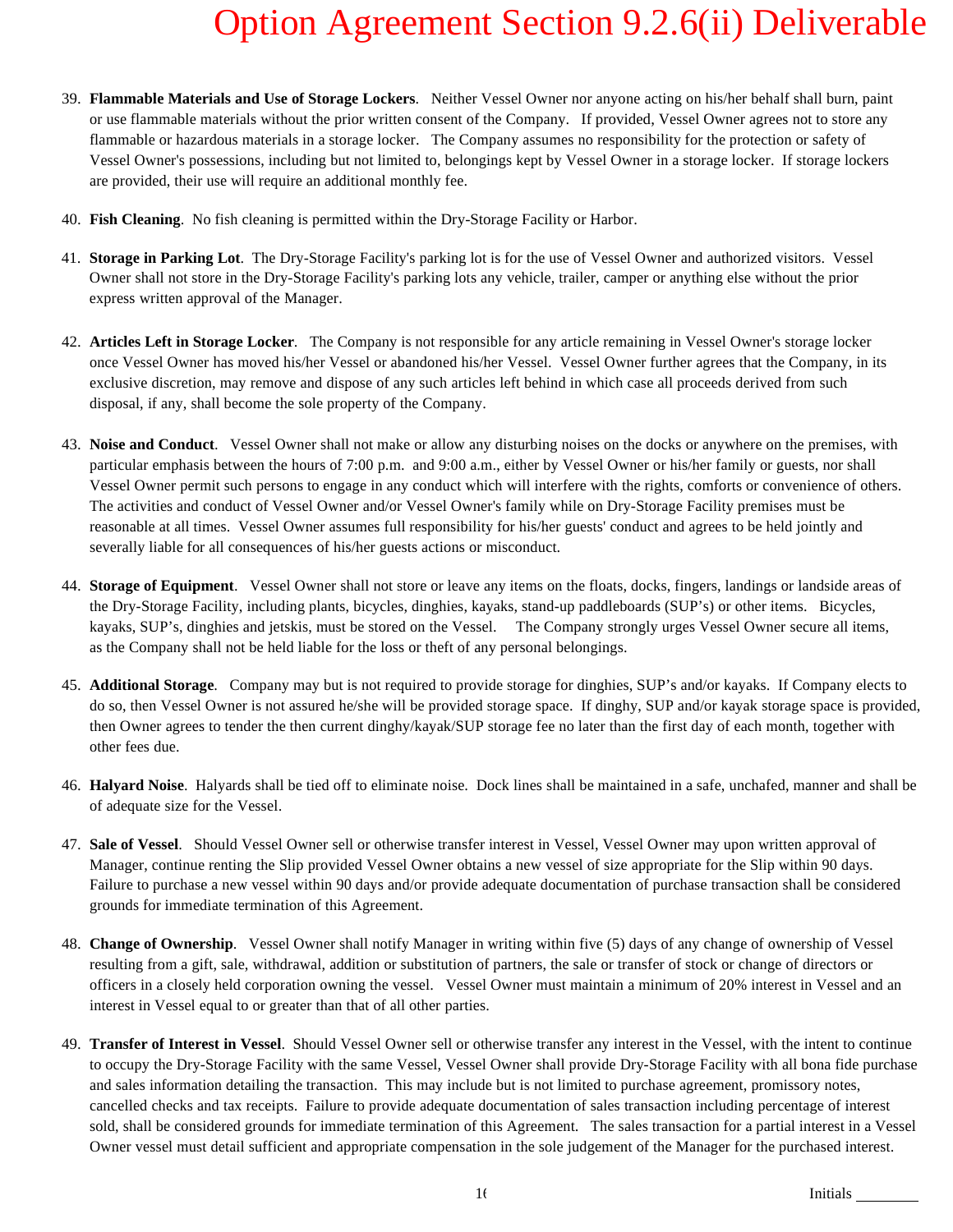All purchase and sales information must be provided to the Manager within five (5) days of the transaction or this Agreement may be immediately terminated.

- 50. **Purchase of Interest in a New Vessel**. Upon acquisition or purchase of an ownership interest in a new vessel, which Vessel Owner intends to occupy the Dry-Storage Facility, Vessel Owner shall provide Dry-Storage Facility with all bona fide purchase and sales information detailing the transaction. This may include but is not limited to purchase agreement, promissory notes, cancelled checks and tax receipts. The purchase transaction for a Vessel Owner's partial interest in a vessel must detail sufficient and appropriate compensation in the sole judgement of the Manager for the purchased interest.
- 51. **Dock Carts**. Are to be used to transport personal items to and from vessels and must then be returned to the Dry-Storage Facility entrance. Please do not uses dock carts for heavy equipment, machinery, tools, or hazardous materials.
- 52. **False Information**. Providing false information or documentation to Manager or Company to obtain or maintain a space in Dry-Storage Facility shall be considered grounds for immediate termination of this Agreement.
- 53. **Registration and Insurance**. Vessel Owner shall provide Manager a copy of current vessel registration from the CA DMV or vessel documentation from US DOT. Registration or documentation must list all vessel owners and Dry-Storage Facility tenants of record. Before locating a vessel in Dry-Storage Facility, Vessel Owner shall provide Manager proof of current vessel insurance as required in this Agreement. Failure to provide current vessel registration / documentation and current vessel insurance for the entire term of the Agreement may result in termination of the Agreement.
- 54. **Parking Gates/Guest Access**. Access to each Dry-Storage Facility parking lot is controlled by an automated parking gate. Vessel Owner understands and agrees that the failure of Vessel Owner or of any of Vessel Owner's family, guests, agents, contractors or employees to follow posted parking gate instructions will result in severe tire damage. Company will not be liable for any damages sustained entering, exiting or using Dry-Storage Facility parking gates or Dry-Storage Facility parking lots. Company is not responsible for providing access to guests of Vessel Owner. It is recommended that Vessel Owner make arrangements to meet guests at a specific time or provide guests a means to contact Vessel Owner.
- 55. **Maintenance Best Management Practices**. Vessel Owner and Vessel Owner's contractors must adhere to the following procedures. Failure to follow these policies /procedures will result in immediate termination of the Vessel Owner's Agreement:

### a. **General Policies.**

- i. All contractors, independent contractors and self-employed boat workers hired by Vessel Owner must register with and receive prior approval from the Dry-Storage Facility and meet all Vendor requirements before beginning work on the Dry-Storage Facility's premises.
- ii. The only approved power tools to be used on a vessel in the Dry-Storage Facility are vibrator sanders (maximum of 2), electric buffers, and electric drills.
- iii. Vessel Owners may undertake basic boat projects as needed to maintain their vessel's safety, appearance and utility. The extent of such repairs and projects allowed in the Dry-Storage Facility shall be at the sole and absolute discretion of the Manager and/or Company.
- iv. New or substantial work must be approved by the Dry-Storage Facility prior to undertaking the project.
- v. Minor vessel maintenance projects should be limited to work on 25% or less of the vessels surface and not to exceed 5 days.
- vi. All Vessel Owners are reminded that the Dry-Storage Facility is a recreational area and not a boat yard or repair facility. Boaters are required to protect water quality at all times
- vii. Boaters are encouraged to use environmentally friendly cleaning products. Products should be phosphate free and be biodegradable. Avoid cleaners that contain lye, sodium hydrochloride, chlorine, or petroleum distillates.
- viii. Boaters are encouraged to use non-toxic and legal paints. Use products that are low in VOCs (Volatile Organic Compounds) which are a source of air pollution.
- ix. Utilize dry cleaning methods (e.g. sweeping). If washing is unavoidable, collect wash water for treatment and/or proper disposal.

#### b. **Engines and Bilges.**

- i. Vessel Owners must use absorbent bilge pads to soak up oil and fuel in the bilge.
- ii. Do not discharge bilge water if there is a sheen to it.
- iii. Recycle oil and fuel products properly.
- iv. Dispose of absorbent pads and filters properly.
- v. Do not dispose of any fuel, paint, oil, absorbent pads/rags, batteries, engine parts, or other contaminated materials into the Dry-Storage Facility's trash receptacles or dumpsters.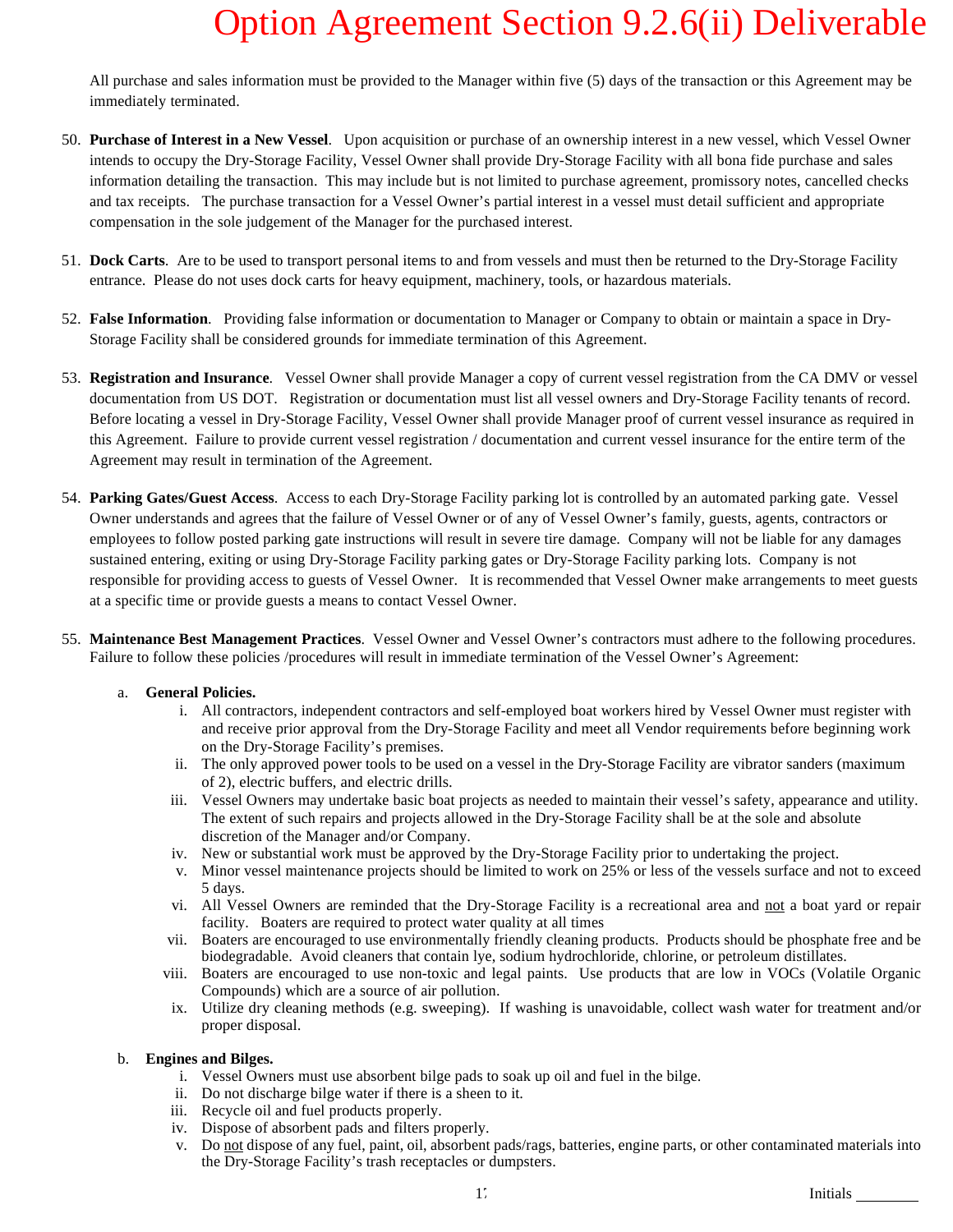- vi. Use caution when fueling to avoid spills and potential hazardous situations. Fueling in the Marina Dry-Stack premises is prohibited. Avoid overfilling fuel tanks.
- vii. Keep engines properly maintained for efficient fuel consumption and clean exhaust.
- viii. The use of detergents and/or emulsifiers of fuel spills in the water is prohibited.
- ix. Use oil absorbent pads while fueling at the fuel dock to catch any drips or spills.
- x. Routinely check engines for leaks and use drip pans or absorbent pads under engines.
- xi. Report all spills to the Dry-Storage Facility office immediately .

### c. **Painting and Varnishing – Hull Painting is Strictly Prohibited**

- i. Open containers of solvents or paints on the docks are strictly prohibited. Never leave open paints unattended.
- ii. Always mix paints and epoxy over a tarp.
- iii. Always use a pan or drop cloth.
- iv. Use up remaining bits of paint by spreading it on an old board.
- v. Spray painting or spraying of varnishes is prohibited in the Dry-Storage Facility.
- vi. Do not dispose of any paint, oil, varnish, absorbent pads/rags or other contaminated material into the Dry-Storage Facility's trash cans or dumpsters. Paints, solvents and other hazardous materials must be disposed of legally at a household hazardous waste station (714)834-6752 or other appropriate disposal facility.
- vii. Properly clean, store, and dispose of painting, finishing, and coating materials.
- viii. Do not dispose of toxic substances or liquid wastes on the pavement, ground, or storm drain. 1
- ix. Cover materials with a temporary waterproof covering made of polyethylene, polypropylene or hypalon.
- x. Clean paint brushes and tools covered with water-based paints in sinks connected to sanitary sewers or in portable containers that can be poured into a sanitary sewer drain. Refer to fact sheet IC24 Wastewater Disposal for guidance on appropriate methods for disposal of wash water to the sanitary sewer.
- xi. Clean paint brushes and tools covered with non-water-based paints, finishes, or other materials such that used solvents (e.g., paint thinner, turpentine, etc.) can be collected for recycling or proper disposal.
- xii. Recycle paint, paint thinner, solvents, and other recyclable materials whenever possible.

#### d. **Surface Preparation.**

- i. Use biodegradable soaps, cleaners and teak cleaners approved for ocean waters.
- ii. Liberally use tarps to capture all scrapings, debris and drips. No material may enter the water.
- iii. Only vibrator sanders (maximum of 2) with vacuum capture is allowed in the slips.
- iv. Use a vacuum to remove all dust and debris. No material may enter the water.

#### e. **Sewage.**

- i. Untreated sewage must never be discharged into the harbor waters.
- ii. Marine sanitation devices must be kept free of leaks and discharges. While in the Harbor, the y-valve must be in closed and locked position.
- iii. Store sewage in holding tanks and dispose of sewage properly at pump-out stations.
- iv. Never discharge Type I sewage while moored in the Dry-Storage Facility.
- v. Use shore-side restrooms whenever possible, rather than toilets aboard vessels.

### f. **Solid Waste Disposal.**

- i. Dispose of all garbage in proper shore-side dumpsters.
- ii. Let empty cans dry thoroughly before disposing of them into trash dumpsters.
- iii. Please recycle green, brown and clear glass, newspapers and aluminum products.

### g. **Chemical Storage.**

- i. Purchase only the amount of chemicals/paints you need for a project.
- ii. Review storage of paints, varnishes, solvents, and chemicals every six months. Properly dispose of old or unnecessary products.
- iii. Do not store more than one gallon (total) of these products on your Vessel.
- iv. Keep chemicals in their original containers, if feasible.
- v. Keep containers well labeled according to their contents (e.g., solvent, gasoline).
- vi. Label hazardous substances regarding the potential hazard (corrosive, radioactive, flammable, explosive, poisonous).
- vii. Prominently display required labels on transported hazardous and toxic materials (per US DOT regulations).
- viii. Never store any of these products in a dock locker.

### h. **Hull Maintenance – Hull Painting is Strictly Prohibited**

- i. The use of hull paints approved by the U.S. Department of Pesticide Regulation is required (at a shipyard).
- ii. Make sure that paints are applied properly and in accordance to manufacturer's recommendations.
- iii. Wait 90 days after painting the hull before underwater cleaning.
- iv. Hull bonding or painting problems should be properly repaired (at a shipyard).
- v. Schedule regular hull cleaning & maintenance to eliminate the need for hard scrubbing. Soft scrubbing reduces environmental impact and extends the life of your hull paint.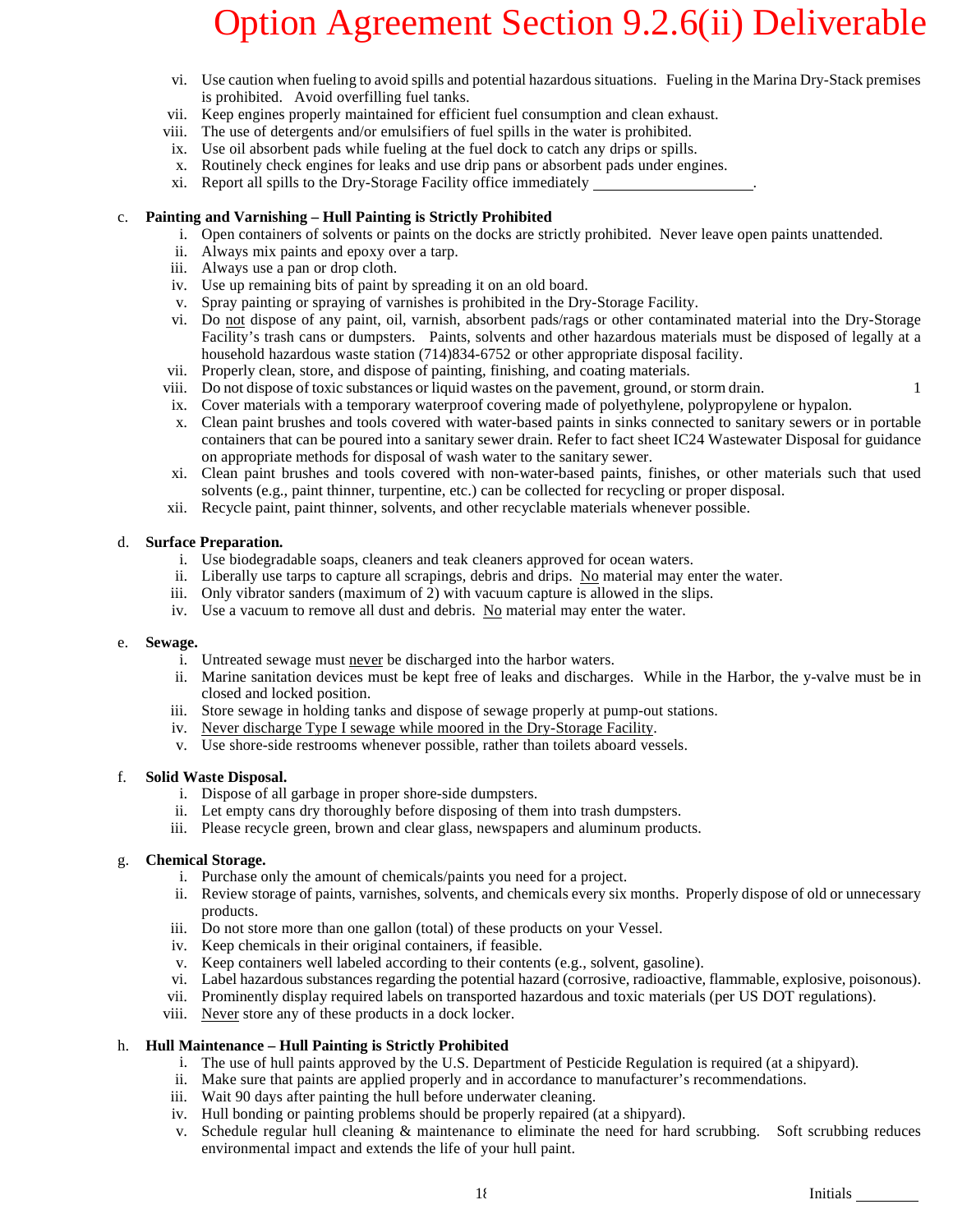- vi. Choose a qualified hull cleaning company using Best Management Practices registered with the Dry-Storage Facility Manager.
- vii. Power scrubbers and pressure washers are prohibited at the Dry-Storage Facility.
- viii. Waste zinc anodes should be disposed of properly.

### **Contact the Dry-Storage Facility Manager's Office for Recycling Locations, Pump-Out Locations, and Commercial Pump-Out Services**

**56. APPLICABLE LAWS. The following laws and regulations are not meant to be exhaustive, they are being provided for convenience only, and each licensee is responsible for complying with ALL applicable laws and regulations, whether enacted by the City of Dana Point, the County of Orange, the State of California or the United States of America.**

### **OC PARKS (FORMERLY: HARBORS, BEACHES AND PARKS DISTRICT) Orange County Code Article 11**. **Harbor Sanitation**

### **Sec**. **2-2-163**. **Toilets and Refuse**

- a. No person shall discharge, or permit or allow any other person on a vessel under his control or command to discharge any human or animal excreta from any head, toilet or similar facility or otherwise from a vessel into the waters of a harbor.
- b. No person shall throw, discharge, deposit or leave or cause, suffer or permit to be thrown, discharged, deposited or left, either from the shore or from any pier or vessel or from any factory or elsewhere, any refuse matter of any description in the navigable waters of a harbor. (Code 1961, 22.111)

**Sec**. **2-2-167**. **Discharge of Flammable Material**. No person shall pump or discharge from any vessel or tank into the waters of a harbor, oil, spirits or flammable liquid, or deposit any rubbish, refuse matter or articles of any offensive character therein or upon any pier or street leading to such facility. (Code 1961, 22.115).

**Sec**. **2-2-168**. **Dead animals.** No person shall throw, place or leave any dead animal or putrefying matter into or in the waters of a harbor, on or along the shore thereof. (Code 1961, 22.116)

**Sec**. **2-2-169**. **Vessel wastes**. No person shall own or operate a vessel equipped with any head (toilet) or receptacle from human body wastes in the waters of a harbor unless:

- 1) Said vessel is also equipped with a holding tank designed to retain all human body wastes deposited in said head or receptacle until such time as said sewage can be discharged otherwise in accordance with law; or
- 2) Said head or receptacle is connected directly to a sanitary sewer system; or
- 3) Said head or receptacle is connected to an on-board sewage treatment system which produces an effluent meeting such standards as may be approved by the County Health Officer for discharge into the waters of a harbor. (Code 1961, 22.117)

### **FISH AND GAME CODE Division 6 Fish. Chapter 2**. **Pollution**. **Article 1**. **General. Section 5650**

- Except as provided in subdivision (b), it is unlawful to deposit in, permit to pass into, or place where it pass into the waters of this state any of the following:
	- 1. Any petroleum, acid, coal or oil, lampblack, aniline, asphalt, bitumen, or residuary product of petroleum or carbonaceous material or substance.
	- 2. Any refuse, liquid or solid, from any refinery, gas house, tannery, distillery, chemical works, or mill of any kind.
	- 3. Any sawdust, shavings, slabs or edgings.
	- 4. Any factory refuse, lime, or slag.
	- 5. Any cocculus indicus.
	- 6. Any substance or material deleterious to fish, plant life, or bird life.
- b. This section does not apply to the discharge or release that is expressly authorized pursuant to, and alliance with, the terms and conditions of waste discharge requirement pursuant to Section 13263 of Water Code or a waiver issued pursuant to subdivision (a) of Section 13269 of the Water Code.

### **FISH AND GAME CODE Division 6 Fish. Chapter 2**. **Pollution**. **Article 1**. **General. Section 5652**

- a. It is unlawful to deposit, permit to pass into, or place where it can pass into the waters of the state, or to abandon, dispose of, or throw away, within 150 feet of the high-water mark of the waters of the state, any cans, bottles, garbage, motor vehicle or parts thereof, rubbish, or the viscera or carcass of any dead mammal, or the carcass of any dead bird.
- b. The abandonment of any motor vehicle in any matter that violates this section shall constitute a rebuttal presumption affecting the burden of producing evidence that the last registered owner of record, not having complied with Section 5900 of the Vehicle Code, is responsible for such abandonment and is thereby liable for the cost of removal and disposition of the vehicle. This section prohibits the placement of a vehicle body on privately owned property along a stream bank by the property owner or tenant for the purpose of preventing erosion of the stream bank.